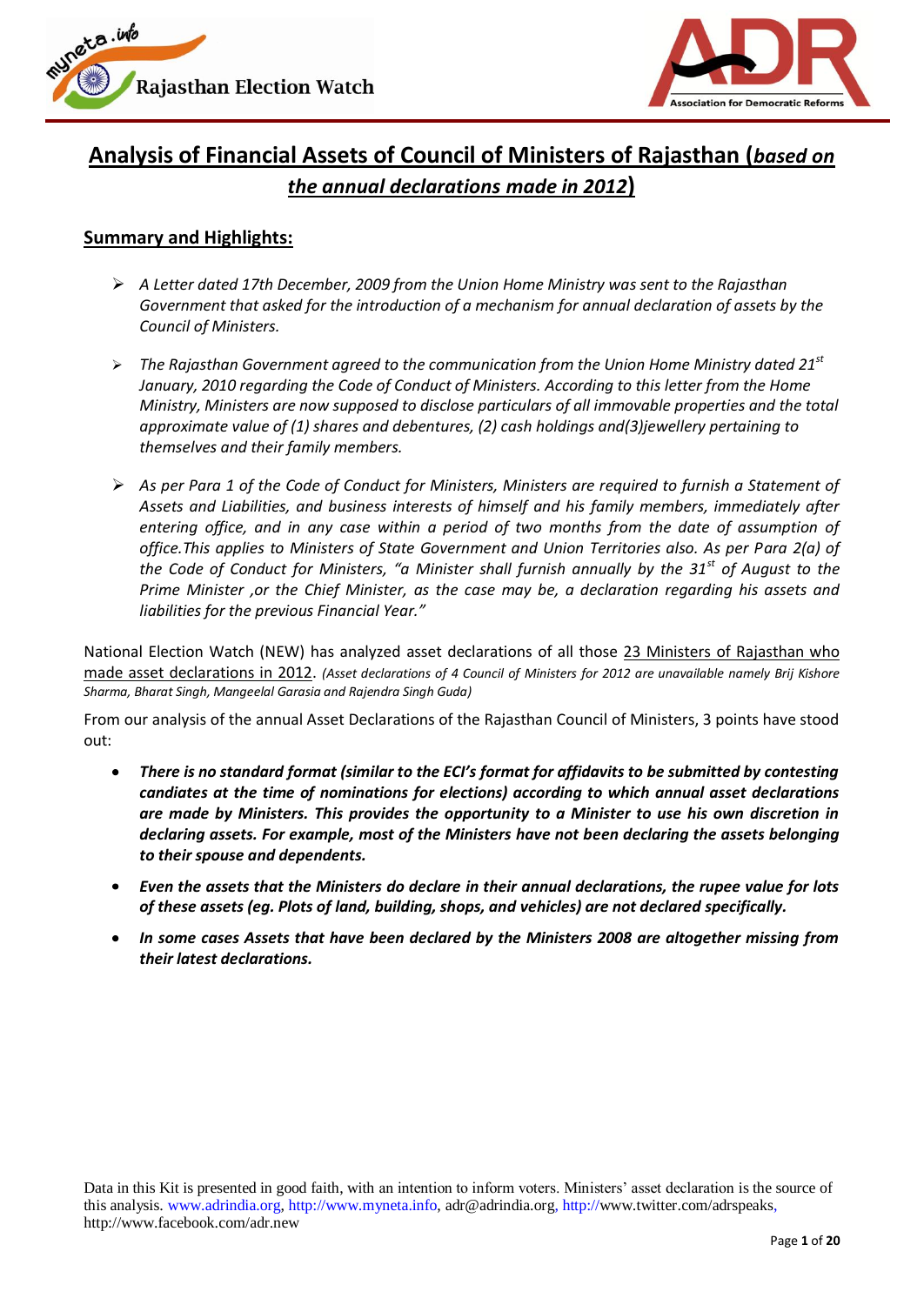



### **Crorepati Ministers**

Prima facie *almost all the Ministers,* for whom the self-declared information regarding assets has been analyzed*, appear crorepatis*. It is difficult to assess the current value (in Rupees) of the assets possessed by these Ministers because they have not declared the Rupee Value of the many assets like landholdings, buildings, vehicles etc.

### **Liabilities**

Only 6 out of the 23 Ministers analyzed have declared that they have liabilities. The 17 other Ministers have not declared any liabilities.

### **Ministers who have declared liabilities**

The top three Ministers with highest declared liabilities are (in decreasing order): *Babu Lal Nagar*, *(MOS(Independent) for Khadi and dairy)*who has declared the highest liabilities worth *Rs. 1.18 Crores* ,followed by *Mahendrajeet Singh Malviya* (*Minister of Tribal Area Development and Rural Development)* with liabilities of *Rs. 44.32 Lakhs* and *Aimaduddin Ahmad (Minister of Medical and Health, Family Welfare)* with liabilities of *Rs. 38.29 Lakhs*.

### **Ministers displaying higher degree of transparency**

Out of the 23 Council of Ministers analyzed, 5 Ministers have even declared their income by making their **Income Tax Retuns** document public. They are, *Murali Lal Meena (MOS(Independent) for Technical Education and PWD)*, who declared his income to be *Rs. 6.58 Lakh*, *Dr. Rajkumar Sharma* (*MOS(Independent) for Science and Technology)* who declared his income to be *Rs. 5.08 Lakhs*, *Rajendra Pareek* (*Minister of Industry*) who declared his income to be *Rs. 4.82 Lakh*, *Hema Ram Chaudhury* (*Minister of Revenue*) who declared his income to be *Rs. 3.02 Lakhs*, and *Virendra Beniwal (MOS for Home and Transport(Independent))* who declared his income to be *Rs. 2.04 Lakhs*.

#### **Toll-free Helpline (1-800-110-440) to help voters to choose honest candidates and SMS MYNETA <Pincode> to 9246556070 or MYNETA <Constituency name> to 9246556070.**

**Jaipur, March 21st, 2013**: Association for Democratic Reforms (ADR) and Rajasthan Election Watch (REW), the Rajasthan chapter of National Election Watch (NEW), a nationwide campaign comprising of more than 1200 NGOs and other citizen led organizations, has been working on electoral reforms, improving democracy and governance in India. Rajasthan Election Watch (REW) has analyzed asset declarations of 23 Council of Ministers in 2012. This report is based on the analysis of these asset declarations.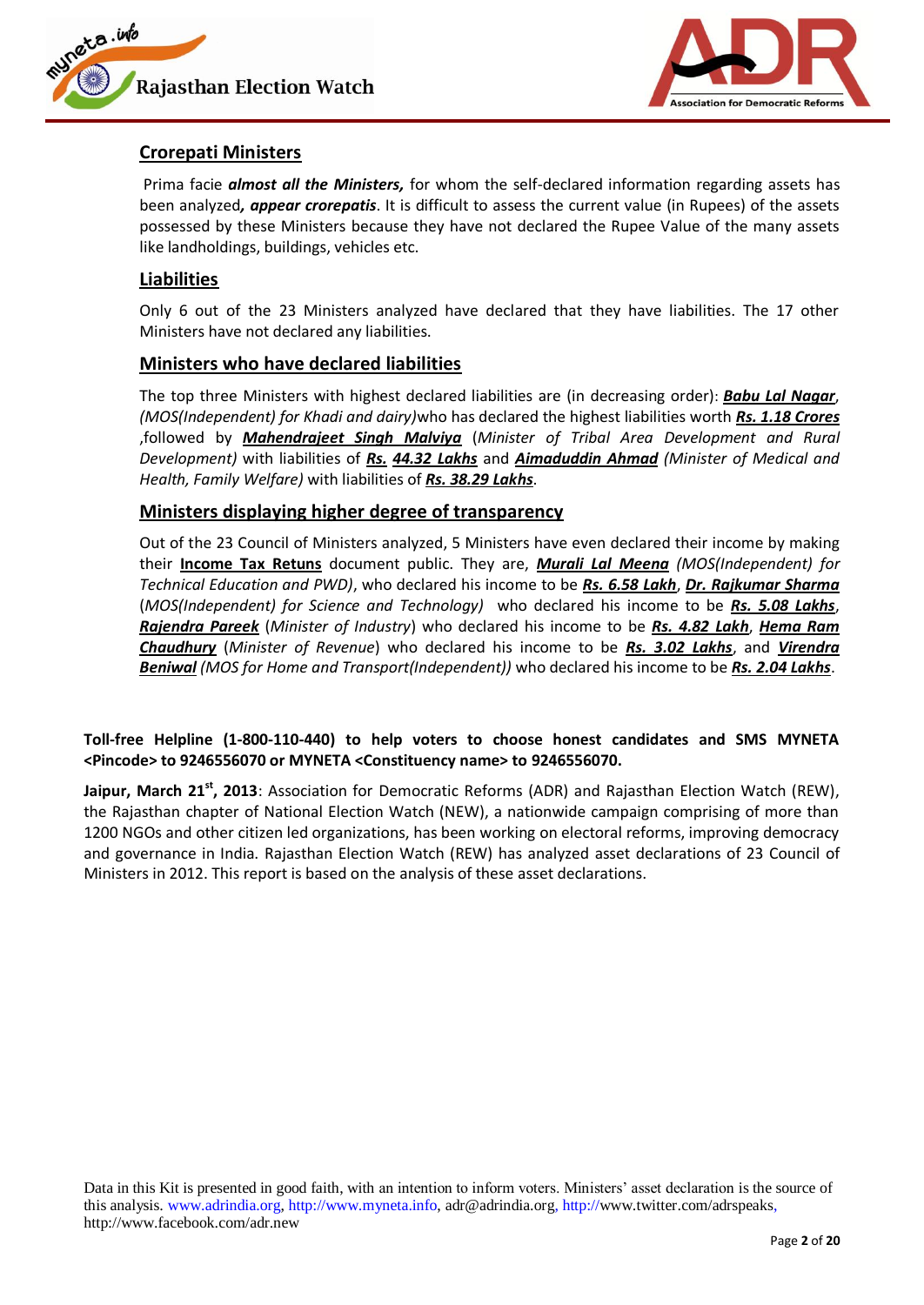



# **Table of Contents**

### <span id="page-2-0"></span>**[FULL ASSET DETAILS OF RAJASTHAN COUNCIL OF MINISTERS \(AS PER](#page-10-0) 2012 DECLARATION) .. 11**

### **Analysis based on assets**

#### <span id="page-2-1"></span>**Declaration of Assets by Ministers**

The table below provides details of the years for which the asset declarations made by Ministers are available.

| S.No.          | <b>Name</b>                          | <b>Ministry</b>                                                        | <b>Declaration in 2009</b> | <b>Declaration in</b><br>2010 | <b>Declaration in</b><br>2011 | <b>Declaration in</b><br>2012 |
|----------------|--------------------------------------|------------------------------------------------------------------------|----------------------------|-------------------------------|-------------------------------|-------------------------------|
| $\mathbf{1}$   | Sh. Ashok Gehlot                     | Chief Minister, Minister<br>of<br>Finance, Planning, Civil<br>Aviation | ×                          | ✓                             |                               |                               |
| $\overline{2}$ | Sh. Aimaduddin<br>Ahmad              | Minister of Medical and<br>Health, Family Welfare                      | $\boldsymbol{\ast}$        | $\checkmark$                  | $\checkmark$                  | ✓                             |
| 3              | <b>Bina Kak</b>                      | Minister of Tourism                                                    | ×                          | $\checkmark$                  | $\checkmark$                  | $\checkmark$                  |
| 4              | Dr. Jitendra<br>Singh                | Minister of Energy                                                     | ×                          | $\checkmark$                  | $\checkmark$                  | $\checkmark$                  |
| 5              | Sh. Brij Kishore<br>Sharma           | Minister of Primary<br><b>Education and</b><br>Secondary Education     |                            | ✓                             |                               | ×                             |
| 6              | Sh. Harji Ram<br><b>Burdak</b>       | Minister of Agriculture                                                | $\boldsymbol{\mathsf{x}}$  | $\checkmark$                  | $\checkmark$                  | $\checkmark$                  |
| $\overline{7}$ | Sh. Hema Ram<br>Chaudhary            | Minister of Revenue                                                    | $\checkmark$               | $\checkmark$                  | ✓                             | ✓                             |
| 8              | Sh.<br>Mahendrajeet<br>Singh Malviya | Minister of Tribal Area<br>Development and Rural<br>Development        | $\boldsymbol{\mathsf{x}}$  | ✓                             | ✓                             | ✓                             |
| 9              | Sh. Parsadi Lal<br>Meena             | Minister of<br>Cooperatives                                            | $\boldsymbol{\mathsf{x}}$  | ✓                             | ✓                             | ✓                             |
| 10             | Sh. Rajendra<br>Pareek               | Minister of Industry                                                   | $\boldsymbol{\ast}$        | $\checkmark$                  | $\boldsymbol{\mathsf{x}}$     | ✓                             |
| 11             | Sh. Shanti Kumar<br><b>Dhariwal</b>  | Minister of Urban<br>Development                                       | $\mathbf x$                | $\checkmark$                  | $\checkmark$                  | $\checkmark$                  |
| 12             | Sh. Bharat Singh                     | Minister of Public<br><b>Works Department</b>                          | $\checkmark$               | $\checkmark$                  | $\checkmark$                  | $\boldsymbol{\mathsf{x}}$     |
| 13             | Sh. Ashok Bairwa                     | <b>Minister for Social</b><br>Justice and<br>Empowerment               | ×                          | ✓                             | ✓                             | $\checkmark$                  |
| 14             | Smt. Naseem<br>Akhtar Insaf          | <b>MOS for Education</b>                                               | $\boldsymbol{\mathsf{x}}$  | ×                             | ✓                             | ✓                             |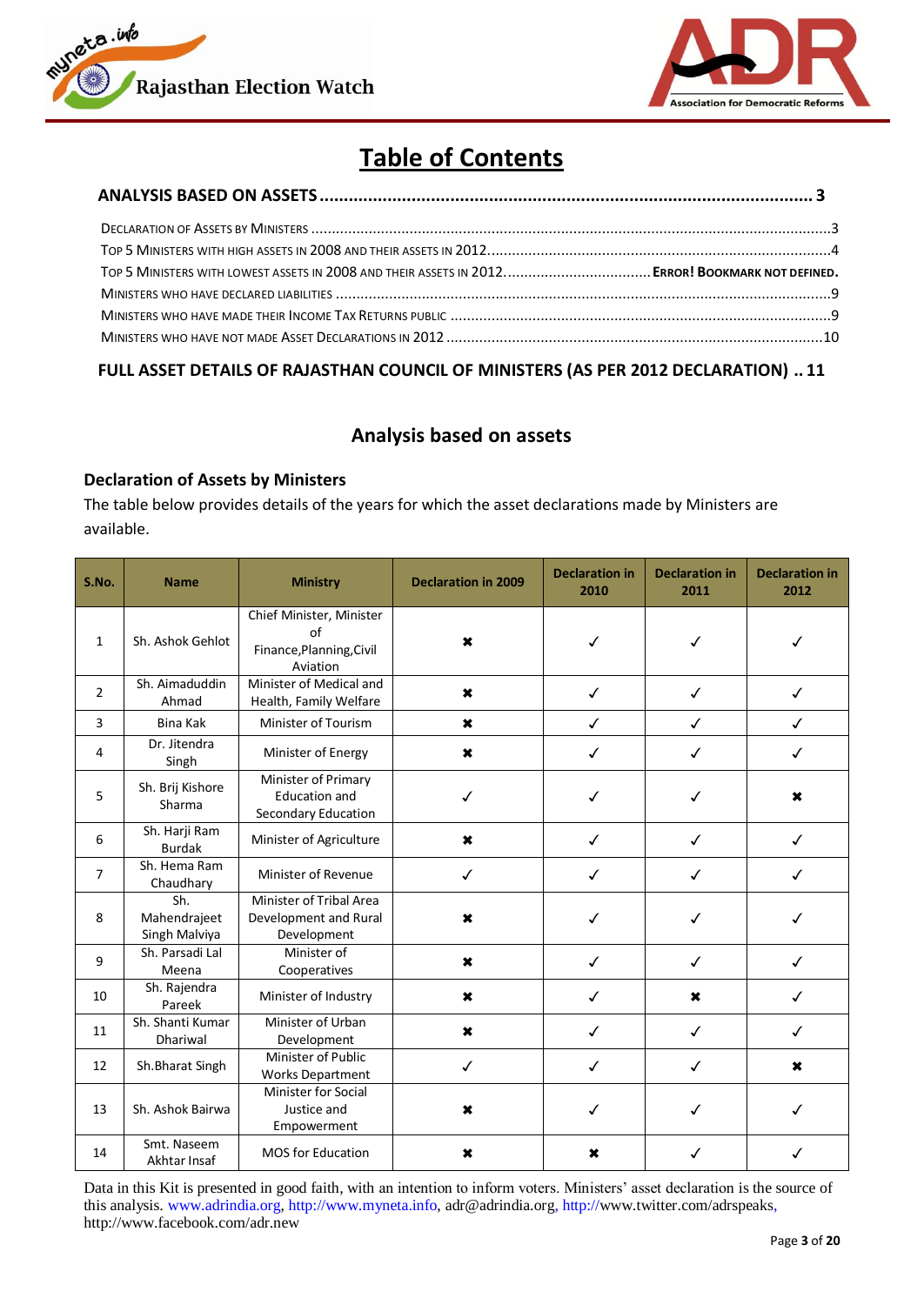



| S.No. | <b>Name</b>                    | <b>Ministry</b>                                                              | <b>Declaration in 2009</b> | <b>Declaration in</b><br>2010 | <b>Declaration in</b><br>2011 | <b>Declaration in</b><br>2012 |
|-------|--------------------------------|------------------------------------------------------------------------------|----------------------------|-------------------------------|-------------------------------|-------------------------------|
| 15    | Smt. Manju Devi                | MOS for Women and<br>Child Development                                       | $\pmb{\times}$             | ×                             |                               |                               |
| 16    | Sh. Dayaram<br>Parmar          | MOS(Independent) for<br><b>Higher Education</b>                              | ×                          | ×                             | ✓                             |                               |
| 17    | Sh Vinod Kumar<br>Lilawali     | <b>MOS</b> for Rural<br>Development                                          | ×                          | ×                             | ✓                             | ℐ                             |
| 18    | Sh. Babu Lal<br>Nagar          | MOS(Independent) for<br>Khadi and dairy                                      | ✓                          | ✓                             | ✓                             | ✓                             |
| 19    | Sh. Brijendra<br>Singh Ola     | Minister of Irrigated<br>Regional Development<br>and Disaster                | $\pmb{\times}$             | $\pmb{\times}$                | J                             | ℐ                             |
| 20    | Dr. Rajkumar<br>Sharma         | MOS(Independent) for<br>Science and Technology                               | $\pmb{x}$                  | ✓                             | ✓                             | ✓                             |
| 21    | <b>Gurmeet Singh</b><br>Kunnar | MOS(Independent) for<br><b>Agricultural Marketing</b><br>and Water Resources | ✓                          | ✓                             | ✓                             | ✓                             |
| 22    | Sh.Mangeelal<br>Garasia        | MOS(Independent) for<br>Labour and<br>Employment                             | ✓                          | ✓                             | ✓                             | ×                             |
| 23    | Sh. Murari Lal<br>Meena        | MOS(Independent) for<br><b>Technical Education</b><br>and PWD                |                            |                               |                               |                               |
| 24    | Sh Rajendra<br>Singh Guda      | MOS(Independent) for<br>Civil Defense                                        | $\pmb{x}$                  | ✓                             | $\boldsymbol{\mathsf{x}}$     | $\boldsymbol{\mathsf{x}}$     |
| 25    | Sh. Ramkishore<br>Saini        | MOS(Independent) for<br>Prisons                                              | $\boldsymbol{\ast}$        | ✓                             |                               |                               |
| 26    | Sh. Virendra<br>Beniwal        | MOS for Home and<br>Transport(Independent)                                   | $\boldsymbol{\ast}$        | ×                             | ✓                             | ✓                             |
| 27    | Sh. Ameen Khan                 | <b>MOS for Minority</b><br>Mamlat                                            | ×                          | ×                             |                               |                               |

**Table 1:-Details of the years for which asset declarations of Ministers are available**

✓ **Stands for availability of Declaration** ✖ **Stands for unavailability of declaration**

# <span id="page-3-0"></span>**Top 5 Ministers who were richest Ministers in 2008 and their asset declaration in 2012.**

- $\triangleright$  The table-2 below provides details of latest annual asset declaration of 5 Ministers who ranked highest among Rajasthan Ministers according to the assets declared by them in their self sworn affidavits, which they submitted with the ECI, in the 2008 Rajasthan Assembly Elections.
	- *Gurmeet Singh Kunnar:* Gurmeet Singh Kunnar declared the highest assets among Ministers in the 2008 Assembly Elections, worth Rs 8.78 Crore. *However, in 2012, Gurmeet Singh hasn't declared details of Cash, bank deposits, NSS and Jewellery which were part of his declaration in 2008.*
	- *Shanti Kumar Dhariwal:* Shanti Kumar Dhariwal declared assets worth Rs 5.51 Crore in 2008. However, In his declaration in 2012 he has not included Values of 2 Insurance Policies and 1 Vehicle.
	- *Aimaduddin Ahmad:* Aimaduddin Ahmad declared assets worth Rs 3.67 Crore in 2008. *However, Aimaduddin Ahmad in his declaration in 2012 has not given values of multiple assets including Bonds, Debentures, Shares, 3 Vehicles, 5 plots of agricultural land and 2 Commercial buildings.*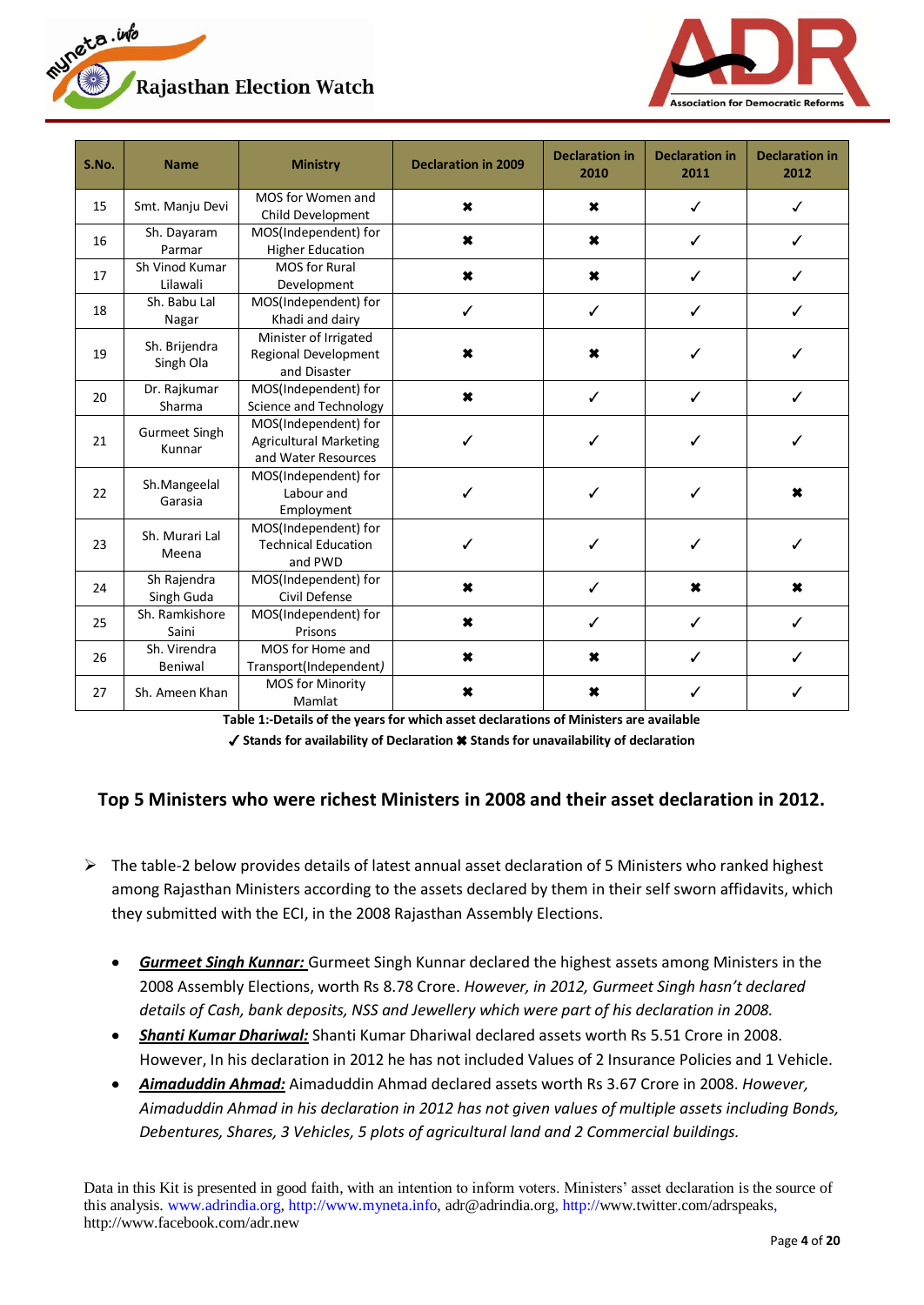

uneta.info



- *Hema Ram Chaudhary:* Hema Ram Chaudhary declared assets worth Rs 2.69 Crore in 2008. *However in 2012 Hema Ram Chaudhary has not declared details of some properties that he had declared in 2008. Moreover, he has also not provided value of 1 Vehicle.*
- *Dr.Jitendra Singh:* Dr. Jitendra Singh declared assets worth Rs 2.22 Crore in 2008. *However, Jitendra*   $\bullet$ *Singh has not declared details of Jewellery in 2012 which he had declared in 2008. Moreover, he has not provided values of commercial buildings, declared by him in 2012.*

The table below provides details of movable and immovable components of assets declared by the above Ministers in 2012. The table also shows their assets that they declared in 2012. The table also tabulates the assets declared by the Ministers for which rupee value has not been provided:

| <b>S. No.</b> | Name of the Minister Ministers declared | <b>Assets of</b><br>Rajasthan<br>in 2008 Assembly<br><b>Elections (Rs.)</b> | <b>Movable Assets</b><br>Declared in 2012                                                                                                                                                                               | <b>Immovable Assets</b><br><b>Declared in 2012</b>                                                                                                                                                                                                                       | Assets for which rupee value not<br>provided in 2012 declaration                                                                                                                                      |
|---------------|-----------------------------------------|-----------------------------------------------------------------------------|-------------------------------------------------------------------------------------------------------------------------------------------------------------------------------------------------------------------------|--------------------------------------------------------------------------------------------------------------------------------------------------------------------------------------------------------------------------------------------------------------------------|-------------------------------------------------------------------------------------------------------------------------------------------------------------------------------------------------------|
| $\mathbf{1}$  | Gurmeet Singh<br>Kunnar                 | 8,78,12,862<br>8 Crore+                                                     | 99,34,775<br>(Total declared Rupee Value<br>Of Movable Asset)<br><b>Bonds, Debentures and</b><br>Shares:<br>Rs 99,34,775                                                                                                | 2,36,46,751<br>(Total declared Rupee<br>Value<br>Of Immovable Asset)<br><b>Agricultural Land:</b><br>Rs 11,65,500<br><b>Non Agricultural</b><br>Land:<br>Rs 70,47,776<br><b>Commercial Buildings:</b><br>Rs 14,00,705<br><b>Residential Buildings:</b><br>Rs 1,40,32,770 |                                                                                                                                                                                                       |
| 2             | Sh. Shanti Kumar<br><b>Dhariwal</b>     | 5,51,35,433<br>5 Crore+                                                     | 96,75,441<br>(Total declared Rupee Value<br>Of Movable Asset)<br>Cash:<br>Rs 3,00,000<br><b>Deposits in Banks:</b><br>Rs 59,37,941<br><b>Bonds, Debentures and</b><br>Shares:<br>Rs 5,000<br>Jewellery:<br>Rs 34,32,500 | 6,31,00,000<br>(Total declared Rupee<br>Value<br>Of Immovable Asset)<br><b>Non Agricultural</b><br>Land:<br>Rs 14,00,000<br><b>Commercial Buildings:</b><br>Rs 6,17,00,000                                                                                               | LIC or other insurance Policies:<br>⇒Value not given for LIC, Annual<br>Premium 10046/-<br>⇒Value not given for LIC, Annual<br>Premium 9795/-<br><b>Vehicles:</b><br>⇒Value not given for Scorda 2010 |
| 3             | Sh. Aimaduddin<br>Ahmad                 | 3,67,24,606<br>3 Crore+                                                     | 35,19,131<br>(Total declared Rupee Value<br>Of Movable Asset)<br>Cash:<br>Rs 33,000                                                                                                                                     | 43,92,962<br>(Total declared Rupee<br>Value<br>Of Immovable Asset)<br>Residential                                                                                                                                                                                        | <b>Bonds, Debentures and Shares:</b><br>⇒Value not given for ONGC Share 90<br>⇒Value not given for JSW Steel Ltd.<br>New Quantity-4<br>⇒Value not given for Once Eq ISIN                              |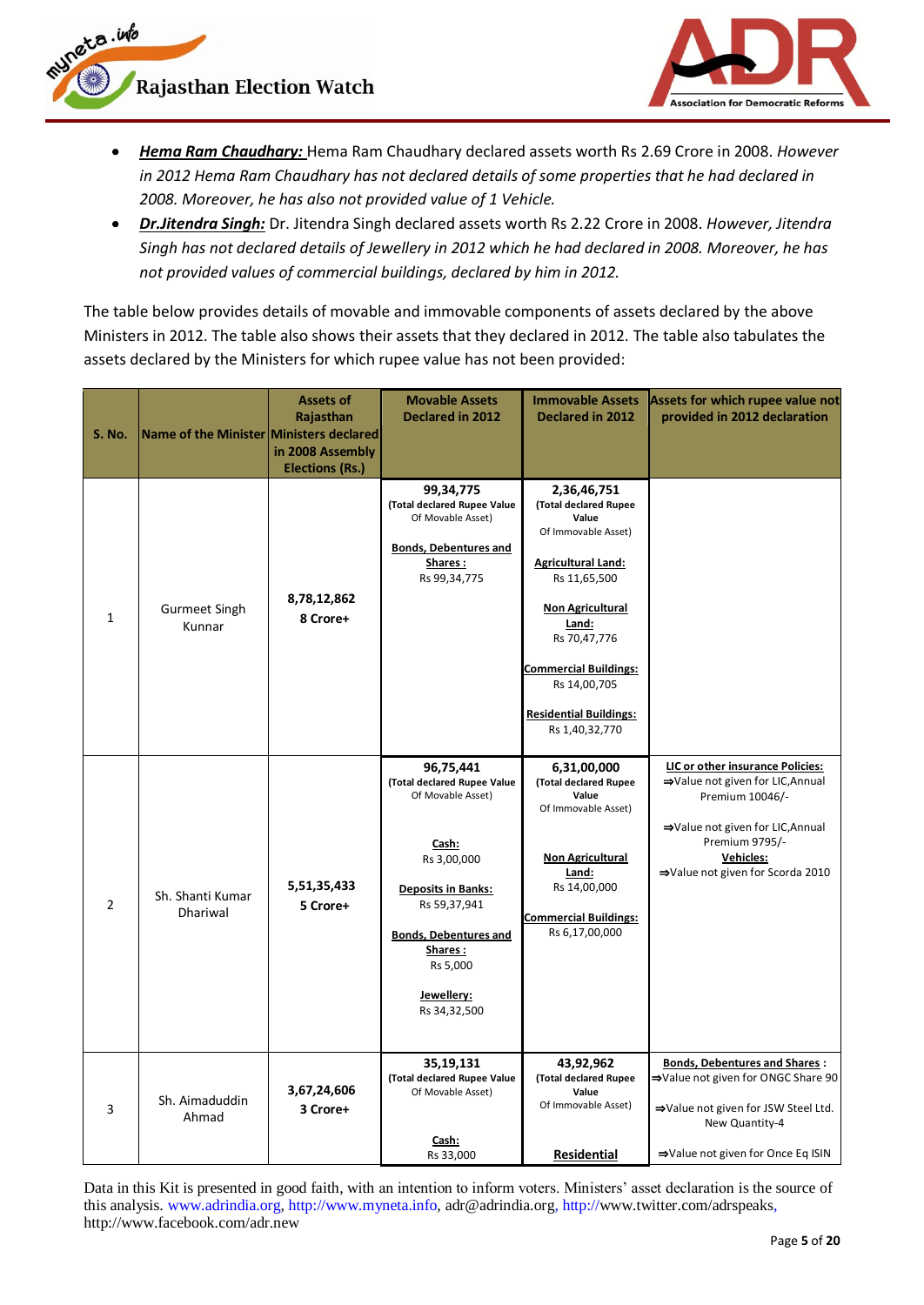



| S. No. | Name of the Minister Ministers declared | <b>Assets of</b><br>Rajasthan<br>in 2008 Assembly<br><b>Elections (Rs.)</b> | <b>Movable Assets</b><br><b>Declared in 2012</b>                                                                                                                                                                                            | <b>Immovable Assets</b><br><b>Declared in 2012</b>                                                                                                                                                                                 | Assets for which rupee value not<br>provided in 2012 declaration                                                                                                                                                                                                                                                                                                                                                                                                                                                                                                                                                                                                                                                                                                                                                                                                                   |
|--------|-----------------------------------------|-----------------------------------------------------------------------------|---------------------------------------------------------------------------------------------------------------------------------------------------------------------------------------------------------------------------------------------|------------------------------------------------------------------------------------------------------------------------------------------------------------------------------------------------------------------------------------|------------------------------------------------------------------------------------------------------------------------------------------------------------------------------------------------------------------------------------------------------------------------------------------------------------------------------------------------------------------------------------------------------------------------------------------------------------------------------------------------------------------------------------------------------------------------------------------------------------------------------------------------------------------------------------------------------------------------------------------------------------------------------------------------------------------------------------------------------------------------------------|
|        |                                         |                                                                             | <b>Deposits in Banks:</b><br>Rs 30,92,449<br><b>Bonds, Debentures and</b><br>Shares:<br>Rs 13,72,000<br>LIC or other insurance<br>Policies:<br>Rs 2,09,713<br>Personal loans/advance<br>given:<br>Rs 38,29,522<br>Jewellery:<br>Rs 2,06,075 | <b>Buildings:</b><br>Rs 43,92,962                                                                                                                                                                                                  | No Quantity-90<br>⇒Value not given for Oriental Bank<br>Quantity 100<br>⇒Value not given for Reliance Power<br>Ltd. Quantity-27<br>Vehicles:<br>⇒Value not given for Scorpio<br>⇒Value not given for Maruti Van<br>⇒Value not given for Jeep<br><b>Agricultural Land:</b><br>⇒Value not given for Tehsil Jaipur<br>Rajsaw Village Lalrpura Khasra No<br>194 Equal Share of Daughter<br>⇒Value not given for Alavar Teh.<br>Tijara Khasra Ni 816 Share of Wife<br>⇒Value not given for Teh. Jaypur Vill.<br>Gokulpura Khasra NI 67<br>⇒Value not given for Tehsil<br>Jaipur, Village Lalarpura<br>⇒Value not given for Tehsil<br>Tijara, Village Khohrikala<br><b>Commercial Buildings:</b><br>⇒Value not given for Luharu House<br>Civil Line Jaipur Share Of Wife &<br>Daughter<br>⇒Value not given for Nuh Road<br>Tapukada Jila Alavar Khasra Ni 817,<br>816, 813 Share of Wife |
| 4      | Sh. Hema Ram<br>Chaudhary               | 2,69,91,224<br>2 Crore+                                                     | 33,95,529<br>(Total declared Rupee Value<br>Of Movable Asset)<br>Cash:<br>Rs 20,000<br><b>Deposits in Banks:</b><br>Rs 26,90,529<br>LIC or other insurance<br>Policies:<br>Rs 3,10,000<br>Jewellery:<br>Rs 3,75,000                         | 2,72,00,000<br>(Total declared Rupee<br>Value<br>Of Immovable Asset)<br><b>Agricultural Land:</b><br>Rs 2,28,00,000<br><b>Non Agricultural</b><br>Land:<br>Rs 15,00,000<br><b>Residential</b><br><b>Buildings:</b><br>Rs 29,00,000 | <b>Vehicles:</b><br>⇒Value not given for Jeep, Mahindra<br>& Mahindra                                                                                                                                                                                                                                                                                                                                                                                                                                                                                                                                                                                                                                                                                                                                                                                                              |
| 5      | Dr. Jitendra Singh                      | 2,22,92,390<br>2 Crore+                                                     | 59,82,112<br>(Total declared Rupee Value<br>Of Movable Asset)                                                                                                                                                                               | 32,10,178<br>(Total declared Rupee<br>Value<br>Of Immovable Asset)                                                                                                                                                                 |                                                                                                                                                                                                                                                                                                                                                                                                                                                                                                                                                                                                                                                                                                                                                                                                                                                                                    |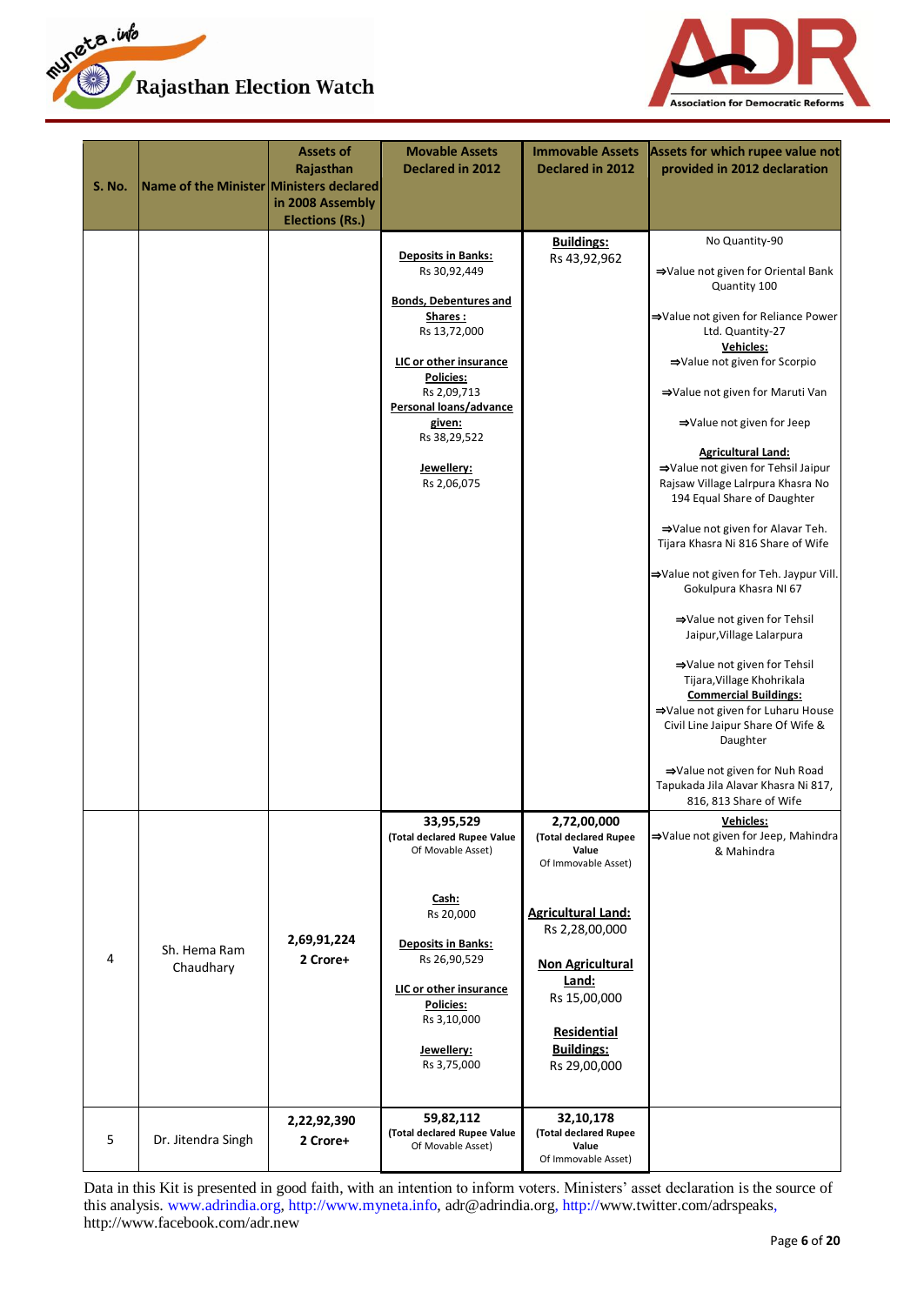



| <b>S. No.</b> | Name of the Minister Ministers declared | <b>Assets of</b><br>Rajasthan<br>in 2008 Assembly<br><b>Elections (Rs.)</b> | <b>Movable Assets</b><br><b>Declared in 2012</b>                                                                                                                                                                                                                                                                                               | <b>Immovable Assets</b><br><b>Declared in 2012</b>                                                                                     | Assets for which rupee value not<br>provided in 2012 declaration |
|---------------|-----------------------------------------|-----------------------------------------------------------------------------|------------------------------------------------------------------------------------------------------------------------------------------------------------------------------------------------------------------------------------------------------------------------------------------------------------------------------------------------|----------------------------------------------------------------------------------------------------------------------------------------|------------------------------------------------------------------|
|               |                                         |                                                                             | Cash:<br>Rs 1,94,752<br><b>Deposits in Banks:</b><br>Rs 37,91,868<br><b>Bonds, Debentures and</b><br>Shares:<br>Rs 7,048<br>NSS, Postal Savings etc:<br>Rs 1,10,481<br>LIC or other insurance<br><b>Policies:</b><br>Rs 20,000<br>Personal loans/advance<br>given:<br>Rs 13,55,720<br>Vehicles:<br>Rs 2,96,977<br>Other assets:<br>Rs 2,05,266 | <b>Agricultural Land:</b><br>Rs 69,500<br><b>Commercial Buildings:</b><br>Rs 22,35,000<br><b>Residential Buildings:</b><br>Rs 9,05,678 |                                                                  |

**Table 2: 2012 Annual declarations of 5 Ministers who had highest assets (among Ministers) in 2008 declarations**

# **Top 5 Ministers who had lowest assets among Ministers in 2008 and their asset declaration in 2012.**

- $\triangleright$  The table-3 below provide details of latest annual asset declaration of 5 Ministers who ranked lowest among Rajasthan Ministers according to the assets declared by them in their self sworn affidavits, which they submitted with the ECI, in the 2008 Rajasthan Assembly Elections.
	- *Dr Rajkumar Sharma:* Rajkumar Sharma declared the lowest assets among Ministers, worth Rs 4.04 Lakhs in 2008*. However ,in 2012 he has not given values of 1 Vehicle*
	- *Ramkishore Saini:* Ram Kishore Saini declared assets worth Rs 7.90 Lakhs in 2008. *However, in 2012 he has not given details of Cash, Insurance Policies, Jewellery and commercial buildings which he had in his declaration in 2008. Saini has also not provided values for 1 Vehicle, 2 pieces of non agricultural land and 2 residential buildings.*
	- *Ameen Khan:* Ameen Khan declared assets worth Rs 11.88 Lakhs in 2008. *However, in 2012 he has not given details of Cash, Insurance Policies, Jewellery and commercial buildings which he had in his declaration in 2008.*
	- *Rajendra Pareek:* Rajendra Pareek declared assets worth Rs 19.69 Lakhs in 2008. *However, Rajendra*  Pareek in 2012 has made new declarations of assets such as Cash, NSS, Jewellery, Non agricultural *land and Commercial buildings now in 2012 which he didn't declare in 2008.*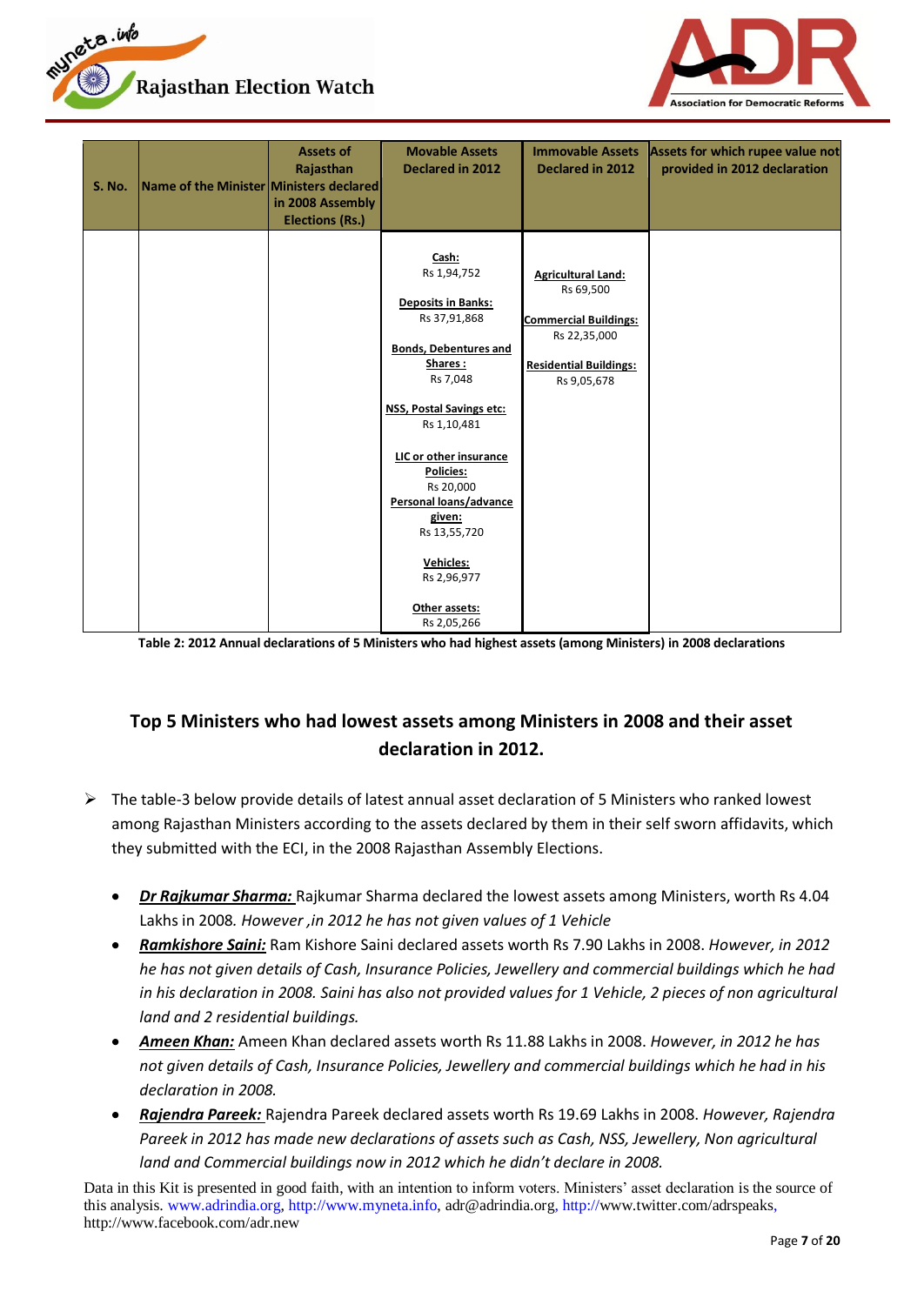



*Ashok Bairwa:* Ashok Bairwa declared assets worth Rs 29.44 Lakhs in 2008.  $\bullet$ 

The table below provides details of movable and immovable components of assets declared by these Ministers in 2012. The table also shows their assets that they declared in 2012. The table also tabulates the assets declared by the Ministers for which rupee value has not been provided:

| <b>S. No.</b>  | Name of the Minister Ministers declared | <b>Assets of</b><br>Rajasthan<br>in 2008 Assembly<br><b>Elections (Rs.)</b> | <b>Movable Assets</b><br><b>Declared in 2012</b>                                                                                                                  | <b>Immovable Assets</b><br><b>Declared in 2012</b>                                                                                                                                                                         | Assets for which rupee value not<br>provided in 2012                                                                                                                                                                                                                                                |
|----------------|-----------------------------------------|-----------------------------------------------------------------------------|-------------------------------------------------------------------------------------------------------------------------------------------------------------------|----------------------------------------------------------------------------------------------------------------------------------------------------------------------------------------------------------------------------|-----------------------------------------------------------------------------------------------------------------------------------------------------------------------------------------------------------------------------------------------------------------------------------------------------|
| $\mathbf{1}$   | Dr. Rajkumar Sharma                     | 4,04,372<br>4 Lacs+                                                         | 2,85,481<br>(Total declared Rupee Value<br>Of Movable Asset)<br>Cash:<br>Rs 1,00,000<br><b>Deposits in Banks:</b><br>Rs 5,481<br><u>Jewellery:</u><br>Rs 1,80,000 | 0                                                                                                                                                                                                                          | Vehicles:<br>⇒Value not given for HERO HONDA<br>CD100                                                                                                                                                                                                                                               |
| $\overline{2}$ | Sh. Ramkishore Saini                    | 7,90,749<br>7 Lacs+                                                         | 14,15,504<br>(Total declared Rupee Value<br>Of Movable Asset)<br><b>Deposits in Banks:</b><br>Rs 13,30,504<br><b>NSS, Postal Savings etc:</b><br>Rs 85,000        | $\pmb{0}$                                                                                                                                                                                                                  | Vehicles:<br>⇒Value not given for Scooter Bajaj<br>Chetak 01<br><b>Non Agricultural Land:</b><br>→Value not given for BANDIKUI 01<br>$\Rightarrow$ Value not given for Jaipur 01<br><b>Residential Buildings:</b><br>⇒Value not given for Bandikui 1<br>inhrted<br>⇒Value not given for Bandikui 01 |
| 3              | Sh. Ameen Khan                          | 11,88,285<br>$11$ Lacs+                                                     | 13,92,891<br>(Total declared Rupee Value<br>Of Movable Asset)<br><b>Deposits in Banks:</b><br>Rs 5,42,891<br><b>Vehicles:</b><br>Rs 8,50,000                      | 14,00,000<br>(Total declared Rupee<br>Value<br>Of Immovable Asset)<br><b>Agricultural Land:</b><br>Rs 6,00,000<br>Commercial<br><b>Buildings:</b><br>Rs 5,00,000<br><b>Residential</b><br><b>Buildings:</b><br>Rs 3,00,000 |                                                                                                                                                                                                                                                                                                     |
| 4              | Sh. Rajendra Pareek                     | 19,69,376<br>19 Lacs+                                                       | 59,92,000<br>(Total declared Rupee Value<br>Of Movable Asset)<br><b>Deposits in Banks:</b><br>Rs 4,02,000<br>Personal loans/advance                               | 21,00,000<br>(Total declared Rupee<br>Value<br>Of Immovable Asset)<br><b>Agricultural Land:</b><br>Rs 5,00,000                                                                                                             |                                                                                                                                                                                                                                                                                                     |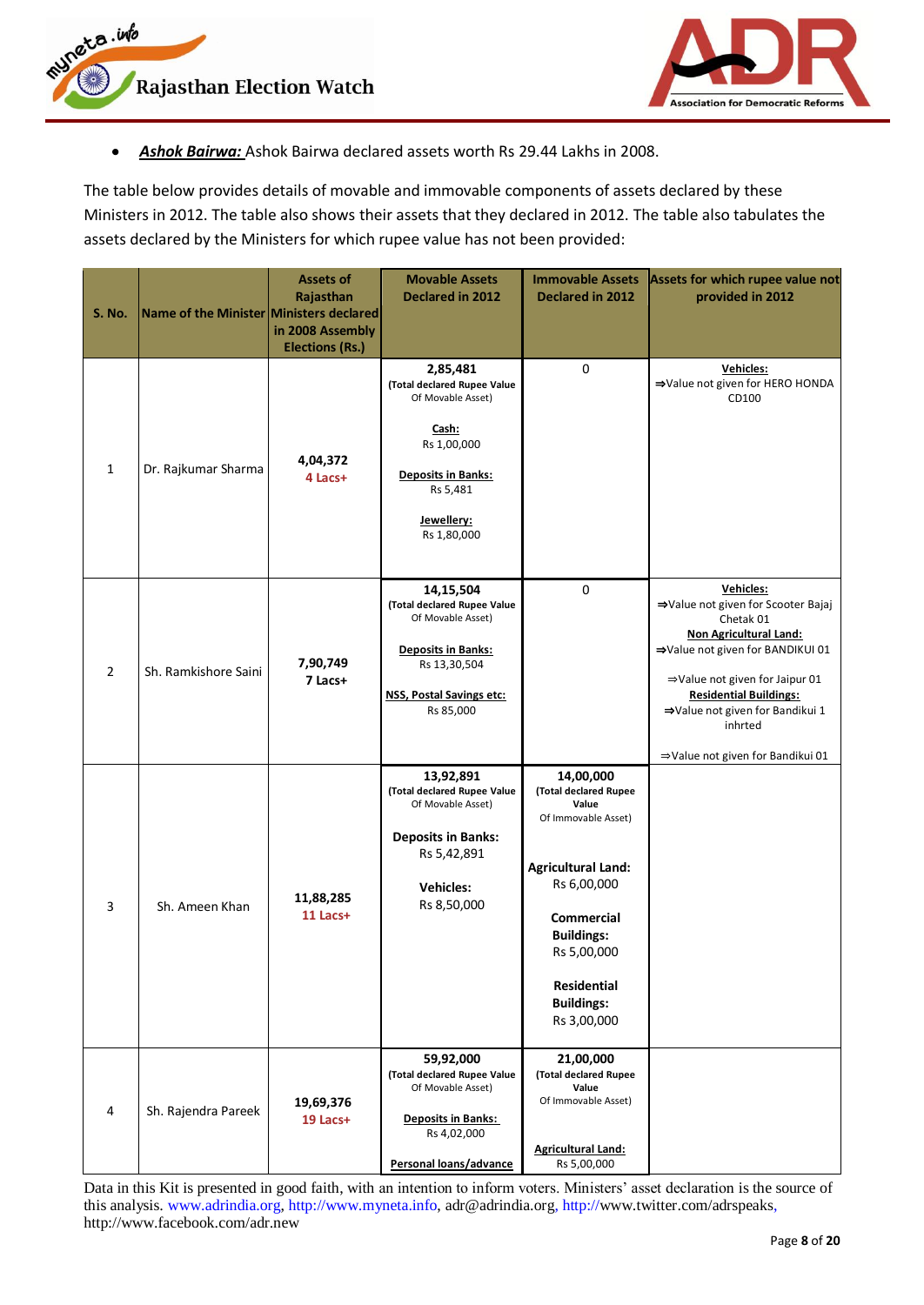



| <b>S. No.</b> | Name of the Minister Ministers declared | <b>Assets of</b><br>Rajasthan<br>in 2008 Assembly<br><b>Elections (Rs.)</b> | <b>Movable Assets</b><br><b>Declared in 2012</b>                                                                                                                                                                                                         | <b>Immovable Assets</b><br><b>Declared in 2012</b>                                                                                                                                                                                                                                           | Assets for which rupee value not<br>provided in 2012 |
|---------------|-----------------------------------------|-----------------------------------------------------------------------------|----------------------------------------------------------------------------------------------------------------------------------------------------------------------------------------------------------------------------------------------------------|----------------------------------------------------------------------------------------------------------------------------------------------------------------------------------------------------------------------------------------------------------------------------------------------|------------------------------------------------------|
|               |                                         |                                                                             | given:<br>Rs 30,90,000<br>Other assets:<br>Rs 25,00,000                                                                                                                                                                                                  | <b>Residential Buildings:</b><br>Rs 3,00,000<br>Others:<br>Rs 13,00,000                                                                                                                                                                                                                      |                                                      |
| 5             | Sh. Ashok Bairwa                        | 29,44,990<br>29 Lacs+                                                       | 24,69,885<br>(Total declared Rupee Value<br>Of Movable Asset)<br>Cash:<br>Rs 2,70,000<br><b>Deposits in Banks:</b><br>Rs 1,23,885<br>LIC or other insurance<br><b>Policies:</b><br>Rs 6,00,000<br>Vehicles:<br>Rs 6,10,000<br>Jewellery:<br>Rs 10,06,000 | 84,02,123<br>(Total declared Rupee<br>Value<br>Of Immovable Asset)<br><b>Agricultural Land:</b><br>Rs 25,75,000<br><b>Non Agricultural</b><br>Land:<br>Rs 15,20,000<br><b>Commercial Buildings:</b><br>Rs 15,00,000<br><b>Residential Buildings:</b><br>Rs 27,66,323<br>Others:<br>Rs 40,800 |                                                      |

**Table 3: 2012 Annual declaration of 5 Ministers who had lowest assets (among Ministers) in 2008 declarations**

#### **Ministers who have declared liabilities**

<span id="page-8-0"></span>The table below provides a list of Rajasthan Ministers who have declared liabilities in their 2012 asset declaration

| <b>S. No.</b> | <b>Name</b>            | <b>Ministry</b>                         | Liabilities declared in 2012 (Rs) |
|---------------|------------------------|-----------------------------------------|-----------------------------------|
|               | Sh. Babu Lal Nagar     | MOS(Independent) for Khadi and dairy    | 1,18,46,338                       |
|               |                        |                                         | 1 Crore+                          |
| $\mathfrak z$ | Sh. Mahendrajeet Singh | Minister of Tribal Area Development and | 44,32,284                         |
|               | Malviya                | <b>Rural Development</b>                | 44 Lacs+                          |
| 3             | Sh. Aimaduddin Ahmad   | Minister of Medical and Health, Family  | 38,29,522                         |
|               |                        | Welfare                                 | 38 Lacs+                          |
| 4             | Sh. Murari Lal Meena   | MOS(Independent) for Technical          | 15,00,000                         |
|               |                        | <b>Education and PWD</b>                | $15$ Lacs+                        |
| 5             | Sh. Ashok Bairwa       | Minister for Social Justice and         | 14,45,514                         |
|               |                        | Empowerment                             | 14 Lacs+                          |
| 6             | Sh. Virendra Beniwal   | MOS for Home and                        | 8,62,586                          |
|               |                        | Transport(Independent)                  | 8 Lacs+                           |

**Table 4: Ministers who declared liabilities**

#### **Ministers who have made their Income Tax Returns public**

<span id="page-8-1"></span>The table below provides a list of Ministers who have **also**, declared their Income by making their Income Tax Returns document public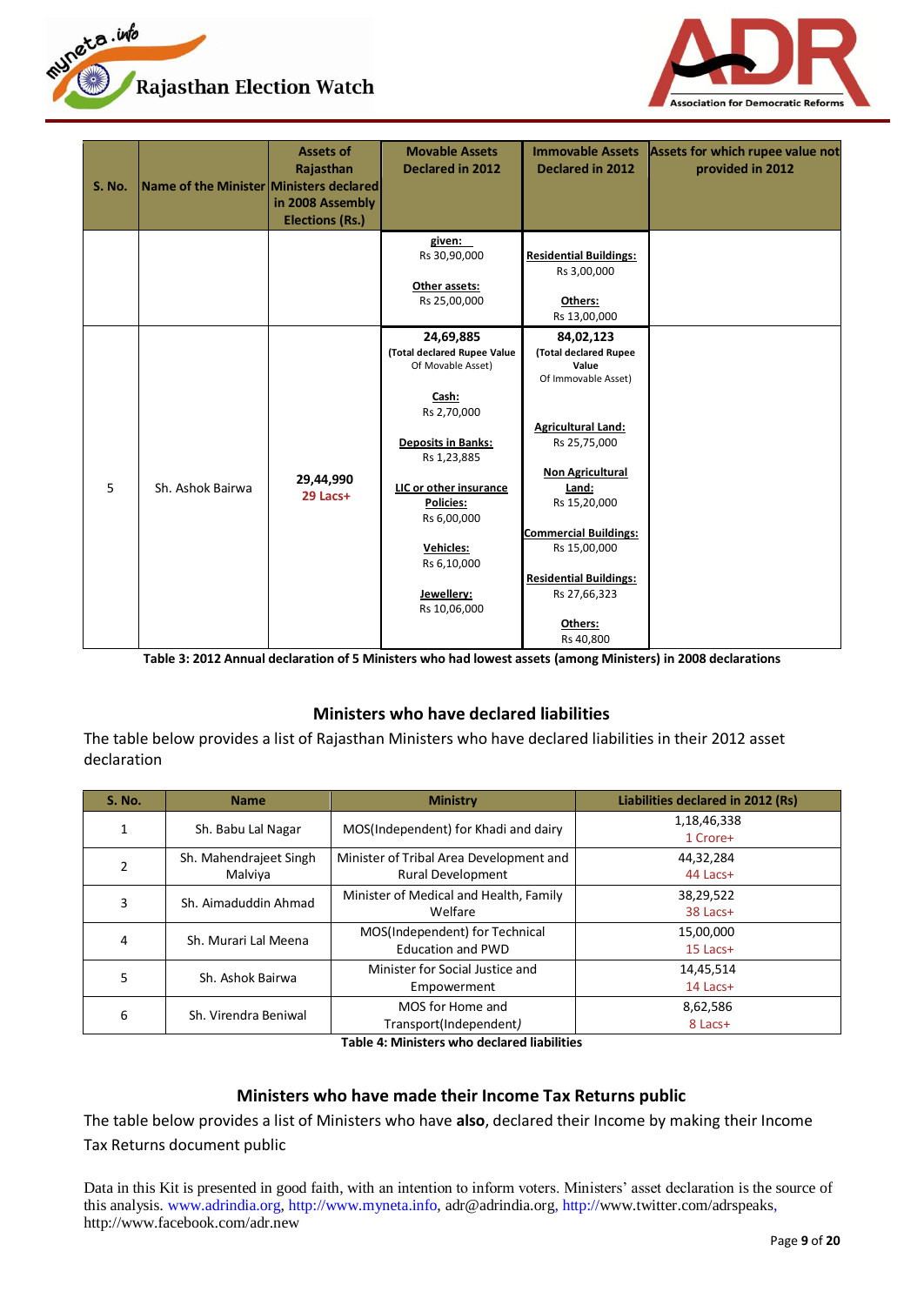



| S. No. | <b>Name</b>                 | <b>Ministry</b>                                                      | <b>Total Asset as</b><br>declared in 2012 | The financial year for which<br>income tax return has been<br>declared | <b>Total income shown by Minister in</b><br><b>ITR (Self+Spouse+Dependent)</b> |
|--------|-----------------------------|----------------------------------------------------------------------|-------------------------------------------|------------------------------------------------------------------------|--------------------------------------------------------------------------------|
|        | Sh. Murari Lal<br>Meena     | MOS(Independent) for<br><b>Technical Education and</b><br><b>PWD</b> | 3,06,21,893<br>3 Crore+                   | 2011-2012                                                              | 6,58,310<br>$6$ Lacs+                                                          |
| 2      | Dr. Rajkumar<br>Sharma      | MOS(Independent) for<br>Science and Technology                       | 2,85,481<br>$2$ Lacs+                     | 2010-2011                                                              | 5,08,063<br>$5$ Lacs+                                                          |
| 3      | Sh.Rajendra<br>Pareek       | Minister of Industry                                                 | 80,92,000<br>80 Lacs+                     | 2009-2010                                                              | 4,82,755<br>4 Lacs+                                                            |
| 4      | Sh.Hema<br>Ram<br>Chaudhury | Minister of Revenue                                                  | 3,05,95,529<br>3 Crore+                   | 2010-2011                                                              | 3,02,413<br>3 Lacs+                                                            |
| 5      | Sh. Virendra<br>Beniwal     | MOS for Home and<br>Transport(Independent)                           | 1,67,33,906<br>1 Crore+                   | 2011-2012                                                              | 2,04,144<br>$2$ Lacs+                                                          |

**Table 5:-Ministers who have declared their incomes through Income Tax Return document**

#### **Ministers who have not made Asset Declarations in 2012**

<span id="page-9-0"></span>The table below provides asset details of 4 Ministers who have not made Asset Declarations in 2012. Out of these 4 Ministers who have made declarations in 2012, 3 have made declarations in 2011, while 1 has made a declaration in 2010.

| S.<br>No. | <b>Name</b>                 | <b>Ministry</b>                                          | <b>Year of Declaration</b>                          |
|-----------|-----------------------------|----------------------------------------------------------|-----------------------------------------------------|
|           | Sh. Rajendra Singh<br>Gudha | MOS(Independent) for Civil Defense                       | 2011 Affidavit Not Available - this is<br>2010 data |
|           | Sh. Mangi Lal Garasia       | MOS(Independent) for Labour and<br>Employment            | 2011 data)                                          |
|           | Sh. Brijkishore<br>Sharma   | Minister of Primary Education and Secondary<br>Education | 2011 data)                                          |
| 4         | Sh. Bharat Singh            | Minister of Public Works Department                      | 2011 data)                                          |

**Table 6:- Ministers who have not made Asset Declarations in 2012**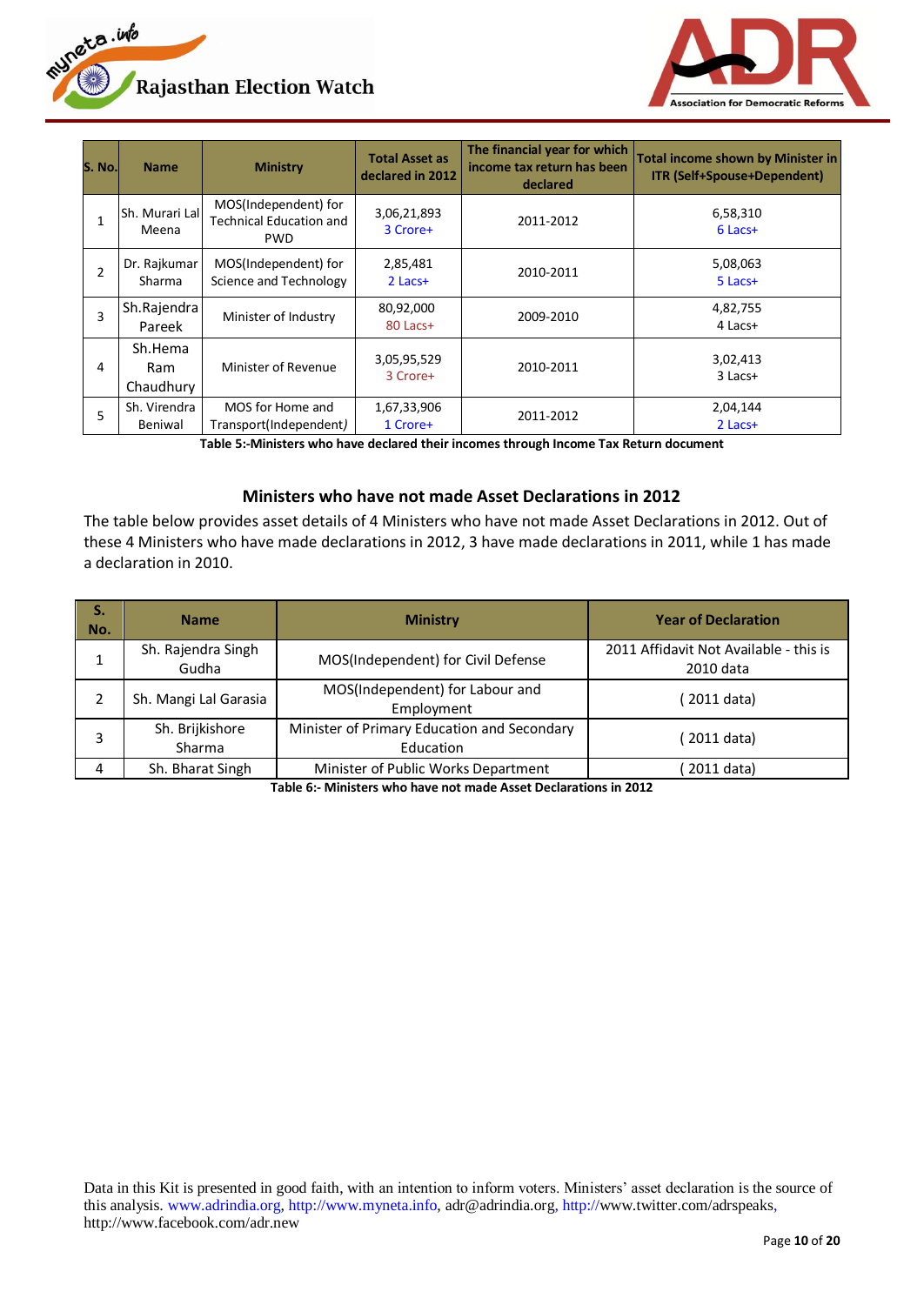



# <span id="page-10-0"></span>**Full Asset details of Rajasthan Council of Ministers (as per 2012 declaration)**

| <b>S. No.</b> | <b>Name</b>                    | <b>Assets of</b><br>Rajasthan<br><b>Ministers declared</b><br>in 2008 Assembly<br><b>Elections (Rs.)</b> | <b>Movable Assets</b><br>Declared in 2012                                                                                                                                                                               | <b>Immovable Assets</b><br><b>Declared in 2012</b>                                                                                                                                                                                                                                    | Assets for which rupee value not<br>provided in 2012 declaration                                                                                                                                      |
|---------------|--------------------------------|----------------------------------------------------------------------------------------------------------|-------------------------------------------------------------------------------------------------------------------------------------------------------------------------------------------------------------------------|---------------------------------------------------------------------------------------------------------------------------------------------------------------------------------------------------------------------------------------------------------------------------------------|-------------------------------------------------------------------------------------------------------------------------------------------------------------------------------------------------------|
| $\mathbf{1}$  | Sh. Shanti Kumar<br>Dhariwal   | 5,51,35,433<br>5 Crore+                                                                                  | 96,75,441<br>(Total declared Rupee Value<br>Of Movable Asset)<br>Cash:<br>Rs 3,00,000<br><b>Deposits in Banks:</b><br>Rs 59,37,941<br><b>Bonds, Debentures and</b><br>Shares:<br>Rs 5,000<br>Jewellery:<br>Rs 34,32,500 | 6,31,00,000<br>(Total declared Rupee<br>Value<br>Of Immovable Asset)<br><b>Non Agricultural</b><br>Land:<br>Rs 14,00,000<br><b>Commercial Buildings:</b><br>Rs 6,17,00,000                                                                                                            | LIC or other insurance Policies:<br>⇒Value not given for LIC, Annual<br>Premium 10046/-<br>⇒Value not given for LIC, Annual<br>Premium 9795/-<br><b>Vehicles:</b><br>⇒Value not given for Scorda 2010 |
| 2             | <b>Gurmeet Singh</b><br>Kunnar | 8,78,12,862<br>8 Crore+                                                                                  | 99,34,775<br>(Total declared Rupee Value<br>Of Movable Asset)<br><b>Bonds, Debentures and</b><br>Shares:<br>Rs 99,34,775                                                                                                | 2,36,46,751<br>(Total declared Rupee<br>Value<br>Of Immovable Asset)<br><b>Agricultural Land:</b><br>Rs 11,65,500<br><b>Non Agricultural</b><br>Land:<br>Rs 70,47,776<br><b>Commercial</b><br><b>Buildings:</b><br>Rs 14,00,705<br>Residential<br><b>Buildings:</b><br>Rs 1,40,32,770 |                                                                                                                                                                                                       |
| 3             | Sh. Murari Lal Meena           | 2, 15, 25, 253<br>2 Crore+                                                                               | 22,88,511<br>(Total declared Rupee Value<br>Of Movable Asset)<br>Cash:<br>Rs 4,72,592<br><b>Deposits in Banks:</b><br>Rs 1,57,804<br>LIC or other insurance<br><b>Policies:</b><br>Rs 4,28,148                          | 2,83,33,382<br>(Total declared Rupee<br>Value<br>Of Immovable Asset)<br><b>Agricultural Land:</b><br>Rs 50,43,302<br><b>Commercial Buildings:</b><br>Rs 21,00,000<br><b>Residential Buildings:</b><br>Rs 2,00,60,080                                                                  |                                                                                                                                                                                                       |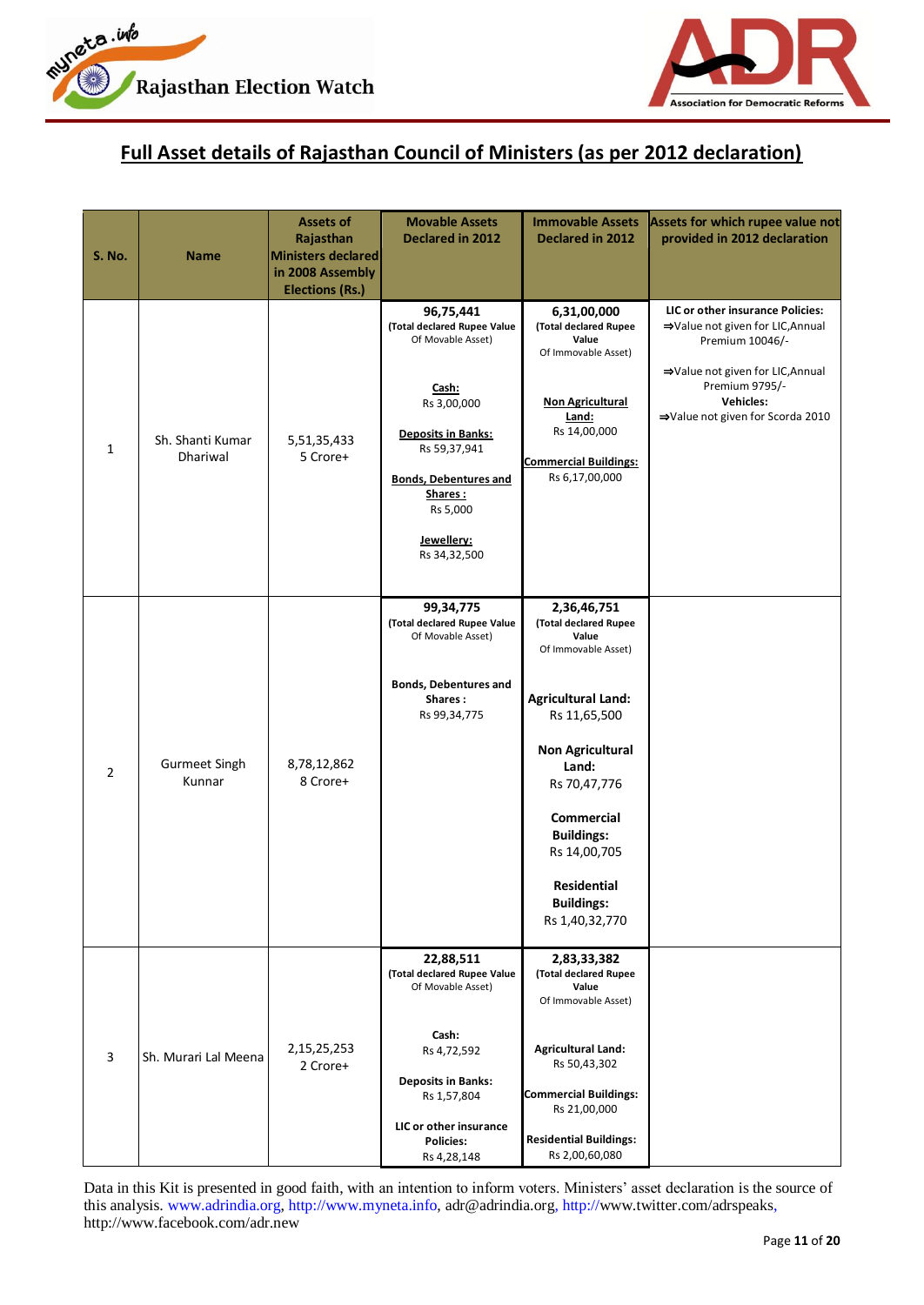



| <b>S. No.</b> | Name                              | <b>Assets of</b><br>Rajasthan<br><b>Ministers declared</b><br>in 2008 Assembly<br><b>Elections (Rs.)</b> | <b>Movable Assets</b><br><b>Declared in 2012</b>                                                                                                                                                                                                                                            | <b>Immovable Assets</b><br><b>Declared in 2012</b>                                                                                                                                                                                                  | Assets for which rupee value not<br>provided in 2012 declaration                                                                                                                                                                                                                                                                                                                                                                                                                                                                                                                                                                                                                                                                  |
|---------------|-----------------------------------|----------------------------------------------------------------------------------------------------------|---------------------------------------------------------------------------------------------------------------------------------------------------------------------------------------------------------------------------------------------------------------------------------------------|-----------------------------------------------------------------------------------------------------------------------------------------------------------------------------------------------------------------------------------------------------|-----------------------------------------------------------------------------------------------------------------------------------------------------------------------------------------------------------------------------------------------------------------------------------------------------------------------------------------------------------------------------------------------------------------------------------------------------------------------------------------------------------------------------------------------------------------------------------------------------------------------------------------------------------------------------------------------------------------------------------|
| 4             | Sh. Hema Ram<br>Chaudhary         | 2,69,91,224<br>2 Crore+                                                                                  | <b>Vehicles:</b><br>Rs 2,50,400<br>Jewellery:<br>Rs 9,34,565<br>Other assets:<br>Rs 45,000<br>33,95,529<br>(Total declared Rupee Value<br>Of Movable Asset)<br>Cash:<br>Rs 20,000<br><b>Deposits in Banks:</b><br>Rs 26,90,529<br>LIC or other insurance<br><b>Policies:</b><br>Rs 3,10,000 | Others:<br>Rs 11,30,000<br>2,72,00,000<br>(Total declared Rupee<br>Value<br>Of Immovable Asset)<br><b>Agricultural Land:</b><br>Rs 2,28,00,000<br><b>Non Agricultural</b><br>Land:<br>Rs 15,00,000<br><b>Residential Buildings:</b><br>Rs 29,00,000 | <b>Vehicles:</b><br>⇒Value not given for Jeep, Mhindra &<br>Mahindra                                                                                                                                                                                                                                                                                                                                                                                                                                                                                                                                                                                                                                                              |
|               |                                   |                                                                                                          | Jewellery:<br>Rs 3,75,000                                                                                                                                                                                                                                                                   |                                                                                                                                                                                                                                                     |                                                                                                                                                                                                                                                                                                                                                                                                                                                                                                                                                                                                                                                                                                                                   |
| 5             | Sh. Brijendra Singh<br>Ola        | 1,73,21,199<br>1 Crore+                                                                                  | 2,08,51,937<br>(Total declared Rupee Value<br>Of Movable Asset)<br>Cash:<br>Rs 1,00,000<br><b>Deposits in Banks:</b><br>Rs 4,24,575<br><b>NSS, Postal Savings etc:</b><br>Rs 16,28,310<br>Jewellery:<br>Rs 1,80,000<br>Other assets:<br>Rs 1,88,64,271                                      | 0                                                                                                                                                                                                                                                   | Vehicles:<br>⇒Value not given for Santro car<br>Jewellery:<br>⇒Value not given for Gold Jeweler<br>50gm<br>⇒Value not given for Gold Jeweler<br>600gm<br>⇒Value not given for Gold Jeweler<br>500gm<br><b>Agricultural Land:</b><br>⇒Value not given for Vill. Ardawata<br>Teh. Chidawa Dist Jhujhunu Khasra Ni<br>162 & 108 Total Area<br>⇒Value not given for Murbba No<br>34/389 Vill. 10 N.S.W Teh. Pilibanga<br>Dist Hanumangard<br>⇒Value not given for Khasra Ni 133<br>Vill. Sinchana Teh. Buhana Dist<br>Jhujhunu<br><b>Commercial Buildings:</b><br>⇒Value not given for E-3/9 Mlana<br>Vill. Dist Bhilwada 1/4 Share<br><b>Residential Buildings:</b><br>⇒Value not given for Plot Ni 96-97<br>Nagar Sivil Line Jaypur |
| 6             | Sh. Mahendrajeet<br>Singh Malviya | 91,27,702<br>91 Lacs+                                                                                    | 36,08,502<br>(Total declared Rupee Value<br>Of Movable Asset)                                                                                                                                                                                                                               | 1,52,55,859<br>(Total declared Rupee<br>Value                                                                                                                                                                                                       |                                                                                                                                                                                                                                                                                                                                                                                                                                                                                                                                                                                                                                                                                                                                   |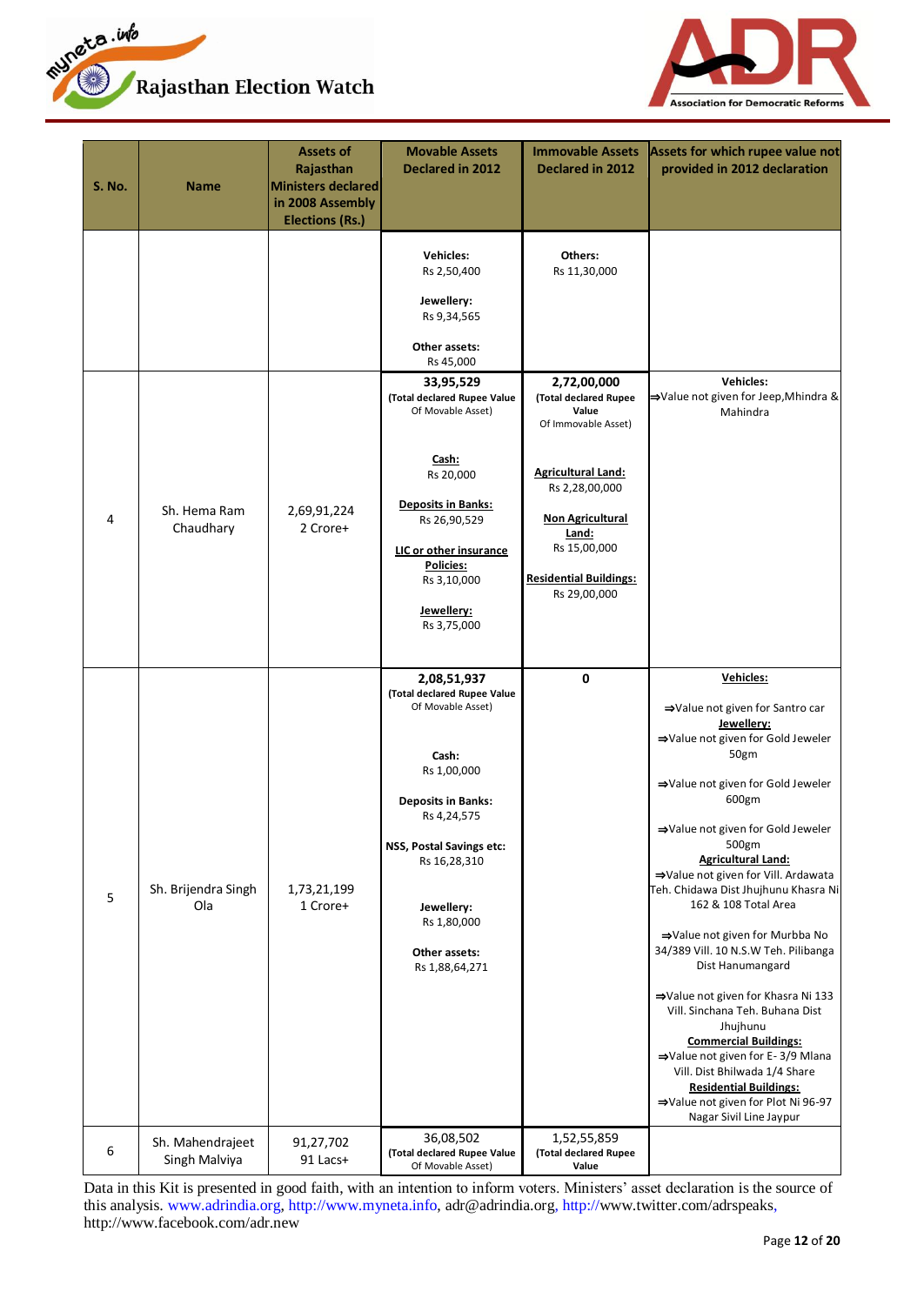



| <b>S. No.</b>  | <b>Name</b>          | <b>Assets of</b><br>Rajasthan<br><b>Ministers declared</b><br>in 2008 Assembly<br><b>Elections (Rs.)</b> | <b>Movable Assets</b><br>Declared in 2012                                                                                                                                                                                                                                                     | <b>Immovable Assets</b><br>Declared in 2012                                                                                                                                                                            | Assets for which rupee value not<br>provided in 2012 declaration                                                                               |
|----------------|----------------------|----------------------------------------------------------------------------------------------------------|-----------------------------------------------------------------------------------------------------------------------------------------------------------------------------------------------------------------------------------------------------------------------------------------------|------------------------------------------------------------------------------------------------------------------------------------------------------------------------------------------------------------------------|------------------------------------------------------------------------------------------------------------------------------------------------|
|                |                      |                                                                                                          | Cash:<br>Rs 1,83,318<br><b>Deposits in Banks:</b><br>Rs 19,52,879<br>Personal loans/advance<br>given:<br>Rs 27,44,249<br><b>Vehicles:</b><br>Rs 8,35,000<br>Jewellery:<br>Rs 6,37,305                                                                                                         | Of Immovable Asset)<br><b>Agricultural Land:</b><br>Rs 68,66,660<br><b>Commercial</b><br><b>Buildings:</b><br>Rs 31,40,000<br>Residential<br><b>Buildings:</b><br>Rs 25,04,950<br>Others:<br>Rs 52,94,249              |                                                                                                                                                |
| $\overline{7}$ | Sh. Babu Lal Nagar   | 1,37,51,590<br>1 Crore+                                                                                  | 9,47,481<br>(Total declared Rupee Value<br>Of Movable Asset)<br>Cash:<br>Rs 38,939<br><b>Deposits in Banks:</b><br>Rs 1,41,982<br>Vehicles:<br>Rs 7,16,560<br>Jewellery:<br>Rs 50,000                                                                                                         | 1,64,01,772<br>(Total declared Rupee<br>Value<br>Of Immovable Asset)<br><b>Agricultural Land:</b><br>Rs 24,98,215<br><b>Residential Buildings:</b><br>Rs 1,45,21,657                                                   |                                                                                                                                                |
| 8              | Sh. Virendra Beniwal | 78,01,546<br>78 Lacs+                                                                                    | 38,82,638<br>(Total declared Rupee Value<br>Of Movable Asset)<br>Cash:<br>Rs 1,24,752<br><b>Deposits in Banks:</b><br>Rs 16,92,353<br><b>Bonds, Debentures and</b><br>Shares:<br>Rs 50,000<br>NSS, Postal Savings etc:<br>Rs 12,40,631<br>Vehicles:<br>Rs 85,200<br>Jewellery:<br>Rs 6,89,700 | 1,28,51,268<br>(Total declared Rupee<br>Value<br>Of Immovable Asset)<br><b>Agricultural Land:</b><br>Rs 28,40,000<br><b>Non Agricultural</b><br>Land:<br>Rs 66,50,000<br><b>Residential Buildings:</b><br>Rs 33,61,268 | LIC or other insurance Policies:<br>⇒Value not given for LIC, Annual<br>Premium 71145/-<br>⇒Value not given for LIC, Annual<br>Premium 38621/- |
| 9              | Sh. Ashok Bairwa     | 29,44,990                                                                                                | 24,69,885                                                                                                                                                                                                                                                                                     | 84,02,123                                                                                                                                                                                                              |                                                                                                                                                |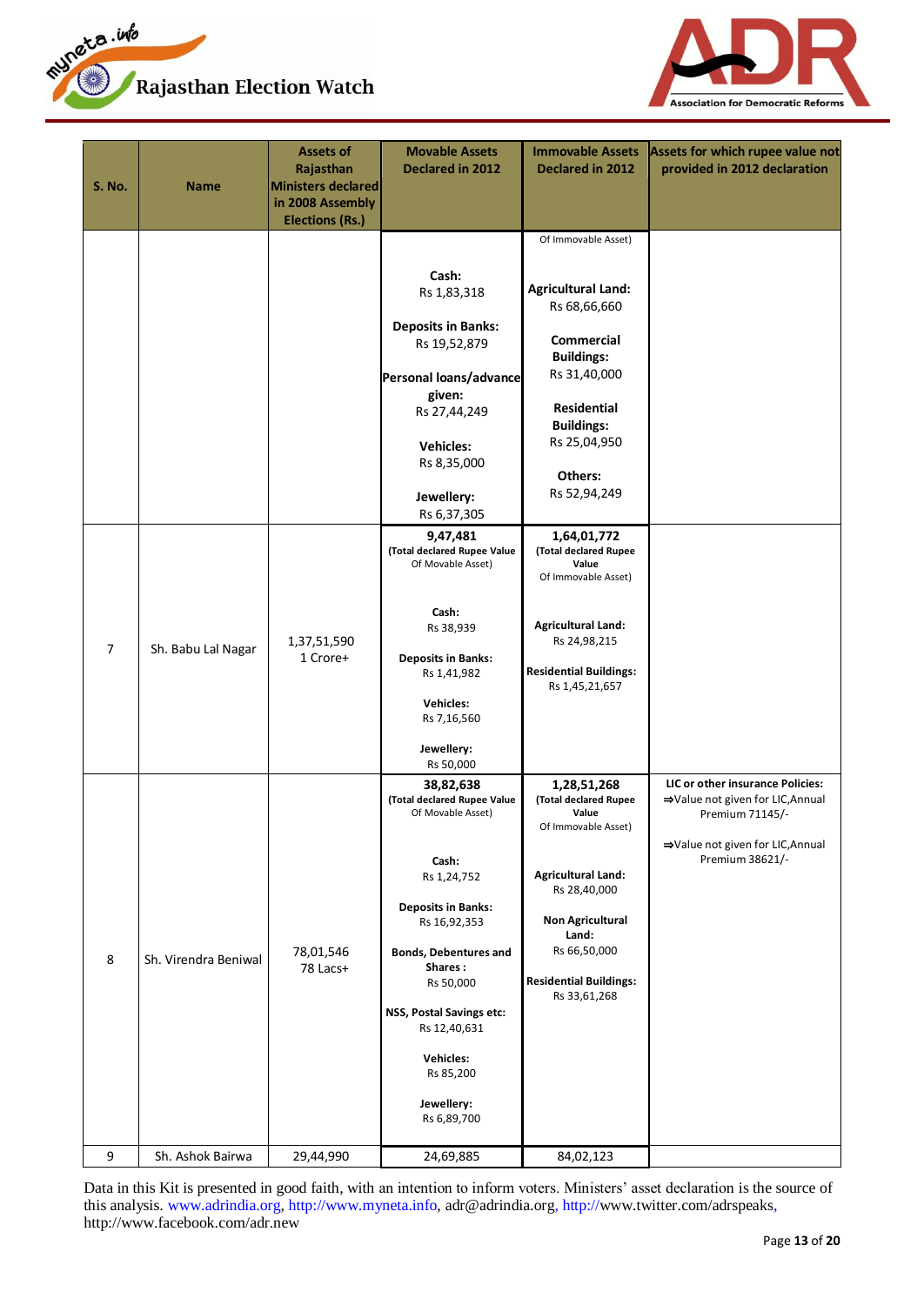



| <b>S. No.</b> | <b>Name</b>                 | Assets of<br>Rajasthan<br>Ministers declared<br>in 2008 Assembly<br><b>Elections (Rs.)</b> | <b>Movable Assets</b><br>Declared in 2012                                                                                    | <b>Immovable Assets</b><br>Declared in 2012                                                                                   | Assets for which rupee value not<br>provided in 2012 declaration                                                                                                                                                                              |
|---------------|-----------------------------|--------------------------------------------------------------------------------------------|------------------------------------------------------------------------------------------------------------------------------|-------------------------------------------------------------------------------------------------------------------------------|-----------------------------------------------------------------------------------------------------------------------------------------------------------------------------------------------------------------------------------------------|
|               |                             | 29 Lacs+                                                                                   | (Total declared Rupee Value<br>Of Movable Asset)<br>Cash:<br>Rs 2,70,000                                                     | (Total declared Rupee<br>Value<br>Of Immovable Asset)<br><b>Agricultural Land:</b><br>Rs 25,75,000                            |                                                                                                                                                                                                                                               |
|               |                             |                                                                                            | <b>Deposits in Banks:</b><br>Rs 1,23,885<br>LIC or other insurance<br><b>Policies:</b><br>Rs 6,00,000                        | <b>Non Agricultural</b><br>Land:<br>Rs 15,20,000<br><b>Commercial Buildings:</b>                                              |                                                                                                                                                                                                                                               |
|               |                             |                                                                                            | <b>Vehicles:</b><br>Rs 6,10,000<br>Jewellery:<br>Rs 10,06,000                                                                | Rs 15,00,000<br><b>Residential Buildings:</b><br>Rs 27,66,323<br>Others:<br>Rs 40,800                                         |                                                                                                                                                                                                                                               |
|               |                             |                                                                                            | 16,92,683<br>(Total declared Rupee Value<br>Of Movable Asset)                                                                | 85,60,000<br>(Total declared Rupee<br>Value<br>Of Immovable Asset)                                                            |                                                                                                                                                                                                                                               |
| 10            | Smt. Naseem Akhtar<br>Insaf | 47,66,101<br>47 Lacs+                                                                      | Cash:<br>Rs 5,61,760<br><b>Deposits in Banks:</b><br>Rs 6,45,923<br><b>Bonds, Debentures and</b><br>Shares:                  | <b>Agricultural Land:</b><br>Rs 8,10,000<br><b>Commercial</b><br><b>Buildings:</b><br>Rs 75,00,000<br>Residential             |                                                                                                                                                                                                                                               |
|               |                             |                                                                                            | LIC or other insurance<br><b>Policies:</b><br>Rs 1,25,000<br>Jewellery:<br>Rs 3,60,000                                       | <b>Buildings:</b><br>Rs 32,50,000                                                                                             |                                                                                                                                                                                                                                               |
|               |                             |                                                                                            | 45,53,342<br>(Total declared Rupee Value<br>Of Movable Asset)                                                                | 47,93,500<br>(Total declared Rupee<br>Value<br>Of Immovable Asset)                                                            | Vehicles:<br>→Value not given for Jeep, Rg. No.RJ-<br>12-722                                                                                                                                                                                  |
| 11            | Sh. Dayaram Parmar          | 56,24,776<br>56 Lacs+                                                                      | Cash:<br>Rs 28,000<br><b>Deposits in Banks:</b><br>Rs 50,02,564<br>LIC or other insurance<br><b>Policies:</b><br>Rs 2,50,000 | <b>Agricultural Land:</b><br>Rs 13,93,500<br><b>Non Agricultural</b><br>Land:<br>Rs 3,00,000<br><b>Residential Buildings:</b> | ⇒Value not given for Bollero Diesel<br>Car-Reg. No. Rj-27-UA-4311<br>⇒Value not given for Bollero Diesel<br>Car-Reg. No. Rj-27-UA-4311<br>Jewellery:<br>→Value not given for Gold Chain (Wt.<br>15 Gms)<br>⇒Value not given for Gold Braslet, |
|               |                             |                                                                                            | Jewellery:<br>Rs 2,76,000                                                                                                    | Rs 31,00,000                                                                                                                  | (Wt.4.50 Gram)                                                                                                                                                                                                                                |

Data in this Kit is presented in good faith, with an intention to inform voters. Ministers' asset declaration is the source of this analysis. www.adrindia.org, http://www.myneta.info, adr@adrindia.org, http://www.twitter.com/adrspeaks, http://www.facebook.com/adr.new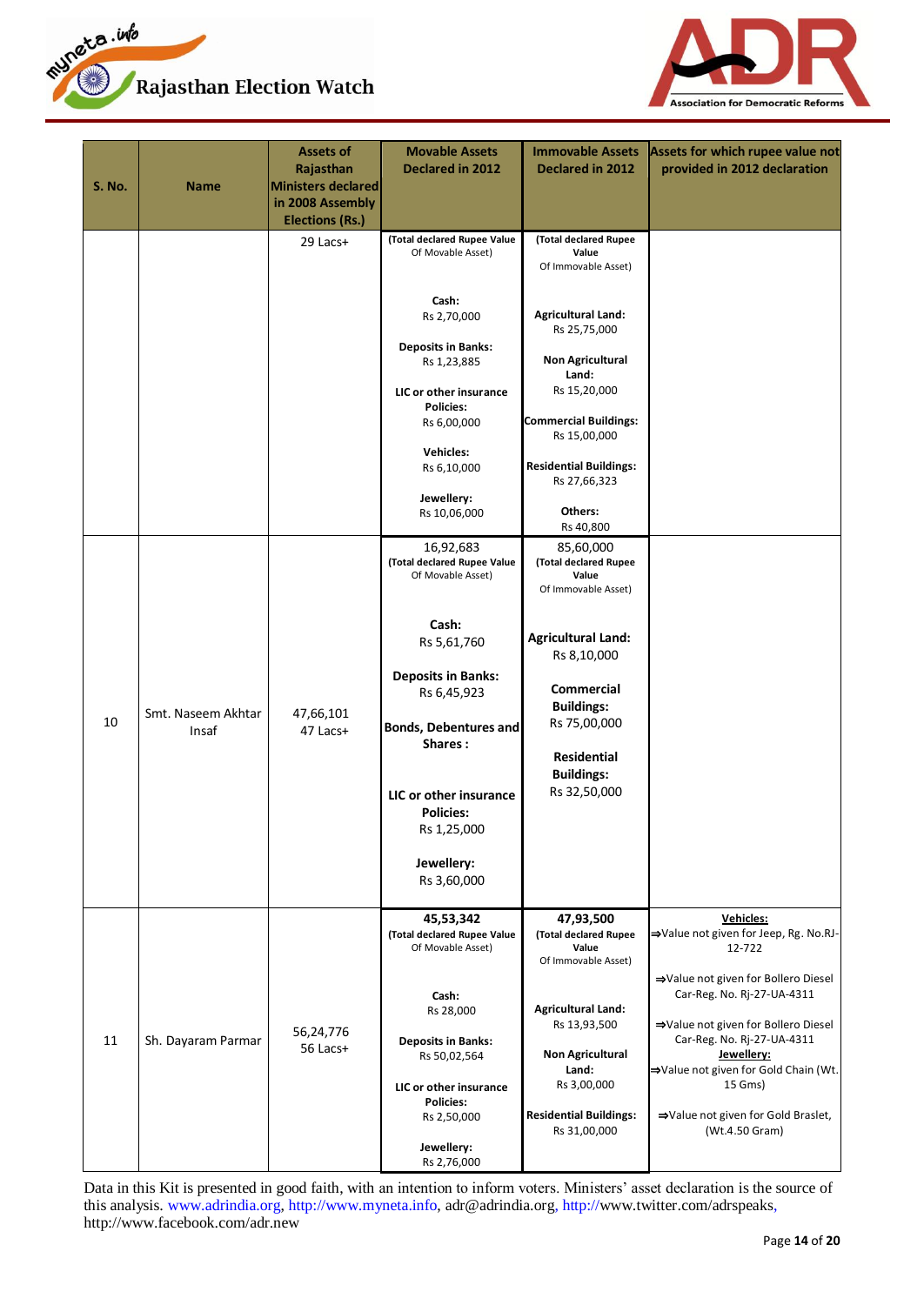



| <b>S. No.</b> | <b>Name</b>           | Assets of<br>Rajasthan<br>Ministers declared<br>in 2008 Assembly<br><b>Elections (Rs.)</b> | <b>Movable Assets</b><br>Declared in 2012                     | <b>Immovable Assets</b><br>Declared in 2012                        | Assets for which rupee value not<br>provided in 2012 declaration |
|---------------|-----------------------|--------------------------------------------------------------------------------------------|---------------------------------------------------------------|--------------------------------------------------------------------|------------------------------------------------------------------|
|               |                       |                                                                                            |                                                               |                                                                    |                                                                  |
|               |                       |                                                                                            | 59,82,112<br>(Total declared Rupee Value<br>Of Movable Asset) | 32,10,178<br>(Total declared Rupee<br>Value<br>Of Immovable Asset) |                                                                  |
|               |                       |                                                                                            | Cash:<br>Rs 1,94,752                                          | <b>Agricultural Land:</b><br>Rs 69,500                             |                                                                  |
|               |                       |                                                                                            | <b>Deposits in Banks:</b><br>Rs 37,91,868                     | <b>Commercial Buildings:</b><br>Rs 22,35,000                       |                                                                  |
|               |                       |                                                                                            | <b>Bonds, Debentures and</b><br>Shares:<br>Rs 7,048           | <b>Residential Buildings:</b><br>Rs 9,05,678                       |                                                                  |
| 12            | Dr. Jitendra Singh    | 2,22,92,390<br>2 Crore+                                                                    | <b>NSS, Postal Savings etc:</b><br>Rs 1,10,481                |                                                                    |                                                                  |
|               |                       |                                                                                            | LIC or other insurance<br>Policies:<br>Rs 20,000              |                                                                    |                                                                  |
|               |                       |                                                                                            | Personal loans/advance<br>given:<br>Rs 13,55,720              |                                                                    |                                                                  |
|               |                       |                                                                                            | Vehicles:<br>Rs 2,96,977                                      |                                                                    |                                                                  |
|               |                       |                                                                                            | Other assets:<br>Rs 2,05,266                                  |                                                                    |                                                                  |
|               |                       |                                                                                            | 59,92,000<br>(Total declared Rupee Value<br>Of Movable Asset) | 21,00,000<br>(Total declared Rupee<br>Value<br>Of Immovable Asset) |                                                                  |
| 13            | Sh. Rajendra Pareek   | 19,69,376<br>19 Lacs+                                                                      | <b>Deposits in Banks:</b><br>Rs 4,02,000                      | <b>Agricultural Land:</b><br>Rs 5,00,000                           |                                                                  |
|               |                       |                                                                                            | Personal loans/advance<br>given:<br>Rs 30,90,000              | <b>Residential Buildings:</b><br>Rs 3,00,000                       |                                                                  |
|               |                       |                                                                                            | Other assets:<br>Rs 25,00,000                                 | Others:<br>Rs 13,00,000                                            |                                                                  |
|               |                       |                                                                                            | 14,27,059<br>(Total declared Rupee Value<br>Of Movable Asset) | 65,00,000<br>(Total declared Rupee<br>Value<br>Of Immovable Asset) |                                                                  |
| 14            | Sh. Parsadi Lal Meena | 45,15,000<br>45 Lacs+                                                                      | Cash:<br>Rs 25,000                                            | <b>Agricultural Land:</b><br>Rs 25,00,000                          |                                                                  |
|               |                       |                                                                                            | <b>Deposits in Banks:</b><br>Rs 7,12,058<br>Jewellery:        | <b>Non Agricultural</b><br>Land:<br>Rs 5,00,000                    |                                                                  |
|               |                       |                                                                                            | Rs 6,90,000                                                   | <b>Residential Buildings:</b>                                      |                                                                  |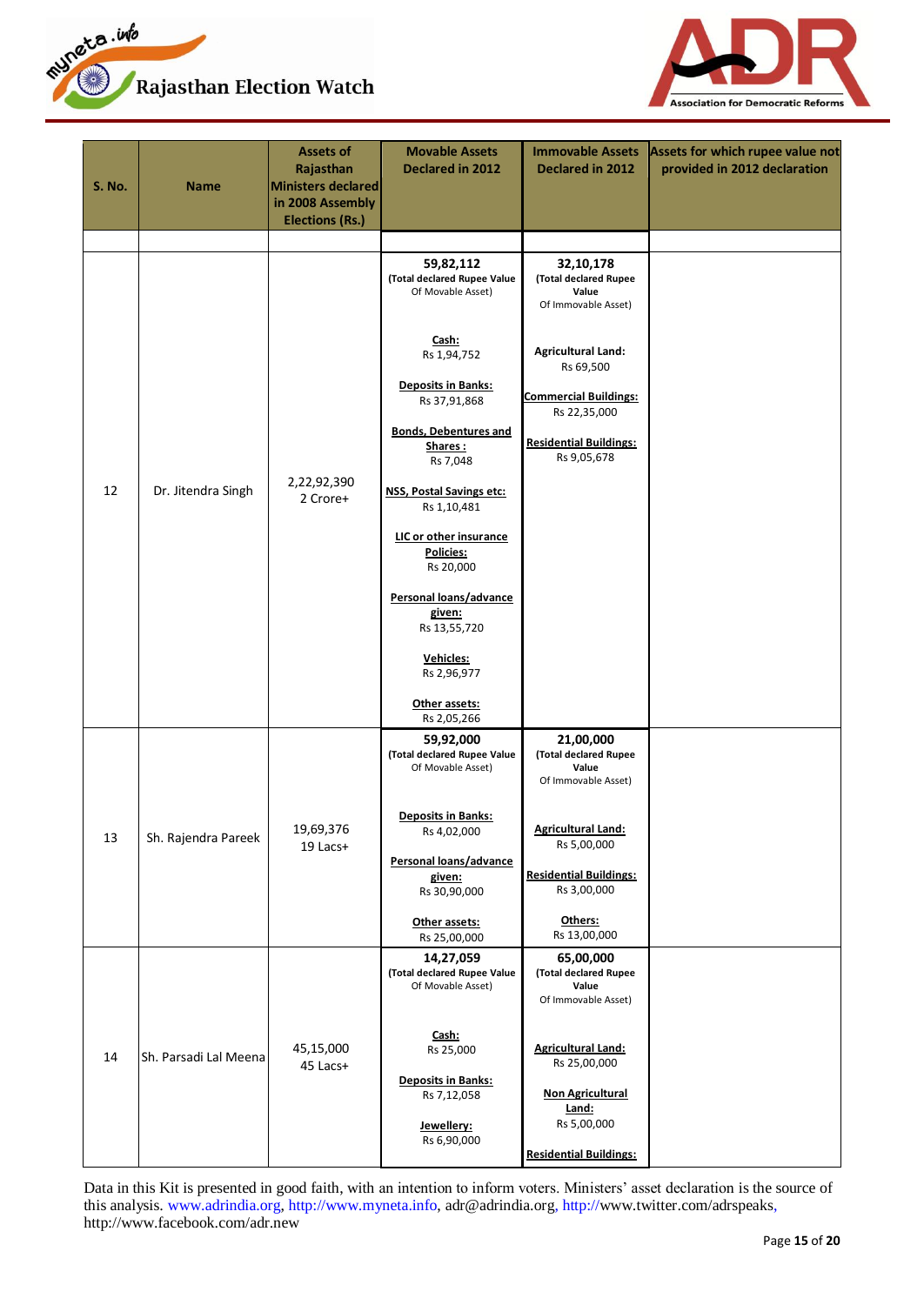



| <b>S. No.</b> | <b>Name</b>                | <b>Assets of</b><br>Rajasthan<br><b>Ministers declared</b><br>in 2008 Assembly<br><b>Elections (Rs.)</b> | <b>Movable Assets</b><br><b>Declared in 2012</b>                                                                                                                                                                                                                                                                                                 | <b>Immovable Assets</b><br><b>Declared in 2012</b>                                                                  | Assets for which rupee value not<br>provided in 2012 declaration                                                                                                                                                                                                                                                                                                                                                                                                                                                                                                                                                                                                                                                                                                                                                                                                                                                                                                                                                                                                 |
|---------------|----------------------------|----------------------------------------------------------------------------------------------------------|--------------------------------------------------------------------------------------------------------------------------------------------------------------------------------------------------------------------------------------------------------------------------------------------------------------------------------------------------|---------------------------------------------------------------------------------------------------------------------|------------------------------------------------------------------------------------------------------------------------------------------------------------------------------------------------------------------------------------------------------------------------------------------------------------------------------------------------------------------------------------------------------------------------------------------------------------------------------------------------------------------------------------------------------------------------------------------------------------------------------------------------------------------------------------------------------------------------------------------------------------------------------------------------------------------------------------------------------------------------------------------------------------------------------------------------------------------------------------------------------------------------------------------------------------------|
|               |                            |                                                                                                          |                                                                                                                                                                                                                                                                                                                                                  | Rs 35,00,000                                                                                                        |                                                                                                                                                                                                                                                                                                                                                                                                                                                                                                                                                                                                                                                                                                                                                                                                                                                                                                                                                                                                                                                                  |
| 15            | Sh. Aimaduddin<br>Ahmad    | 3,67,24,606<br>3 Crore+                                                                                  | 35,19,131<br>(Total declared Rupee Value<br>Of Movable Asset)<br><u>Cash:</u><br>Rs 33,000<br><b>Deposits in Banks:</b><br>Rs 30,92,449<br><b>Bonds, Debentures and</b><br>Shares:<br>Rs 13,72,000<br>LIC or other insurance<br><b>Policies:</b><br>Rs 2,09,713<br>Personal loans/advance<br>given:<br>Rs 38,29,522<br>Jewellery:<br>Rs 2,06,075 | 43,92,962<br>(Total declared Rupee<br>Value<br>Of Immovable Asset)<br><b>Residential Buildings:</b><br>Rs 43,92,962 | <b>Bonds, Debentures and Shares:</b><br>→Value not given for OAGC Share 90<br>⇒Value not given for JSW Steel Ltd.<br>New Quantity-4<br>⇒Value not given for Once Eq ISIN<br>No Quantity-90<br>⇒Value not given for Oriental Bank<br>Quantity 100<br>⇒Value not given for Reliance Power<br>Ltd. Quantity-27<br>Vehicles:<br>⇒Value not given for Scorpio<br>⇒Value not given for Maruti Van<br>⇒Value not given for Jeep<br><b>Agricultural Land:</b><br>⇒Value not given for Tehsil Jaypur<br>Rajsaw Village Lalrpura Khasra No<br>194 Equal Share of Doughtier<br>⇒Value not given for Alavar Teh.<br>Tijara Khasra Ni 816 Share of Wife<br>⇒Value not given for Teh. Jaypur Vill.<br>Gokulpura Khasra NI 67<br>⇒Value not given for Tehsil<br>Jaipur, Village Lalarpura<br>⇒Value not given for Tehsil<br>Tijara, Village Khohrikala<br><b>Commercial Buildings:</b><br>⇒Value not given for Luharu House<br>Sivil Line Jaypur Share Of Wife &<br>Doughtier<br>⇒Value not given for Nuh Road<br>Tapukada Jila Alavar Khasra Ni 817,<br>816, 813 Share of Wife |
| 16            | Sh Vinod Kumar<br>Lilawali | 1,93,72,728<br>1 Crore+                                                                                  | 55,85,979<br>(Total declared Rupee Value<br>Of Movable Asset)<br>Cash:<br>Rs 6,00,000<br><b>Deposits in Banks:</b><br>Rs 34,10,979<br>Other assets:<br>Rs 15,75,000                                                                                                                                                                              | 0                                                                                                                   | <b>Vehicles:</b><br>⇒Value not given for Toyota Inova<br>Model 2010<br>Jewellery:<br>⇒Value not given for 92 TOLA<br>JEWELLREY<br><b>Agricultural Land:</b><br>⇒Value not given for 59 1/2 Bigha,se<br>15lakh /year earning<br>⇒Value not given for 3 bigha, se 75<br>thosand earning /year<br>⇒Value not given for Sangria                                                                                                                                                                                                                                                                                                                                                                                                                                                                                                                                                                                                                                                                                                                                      |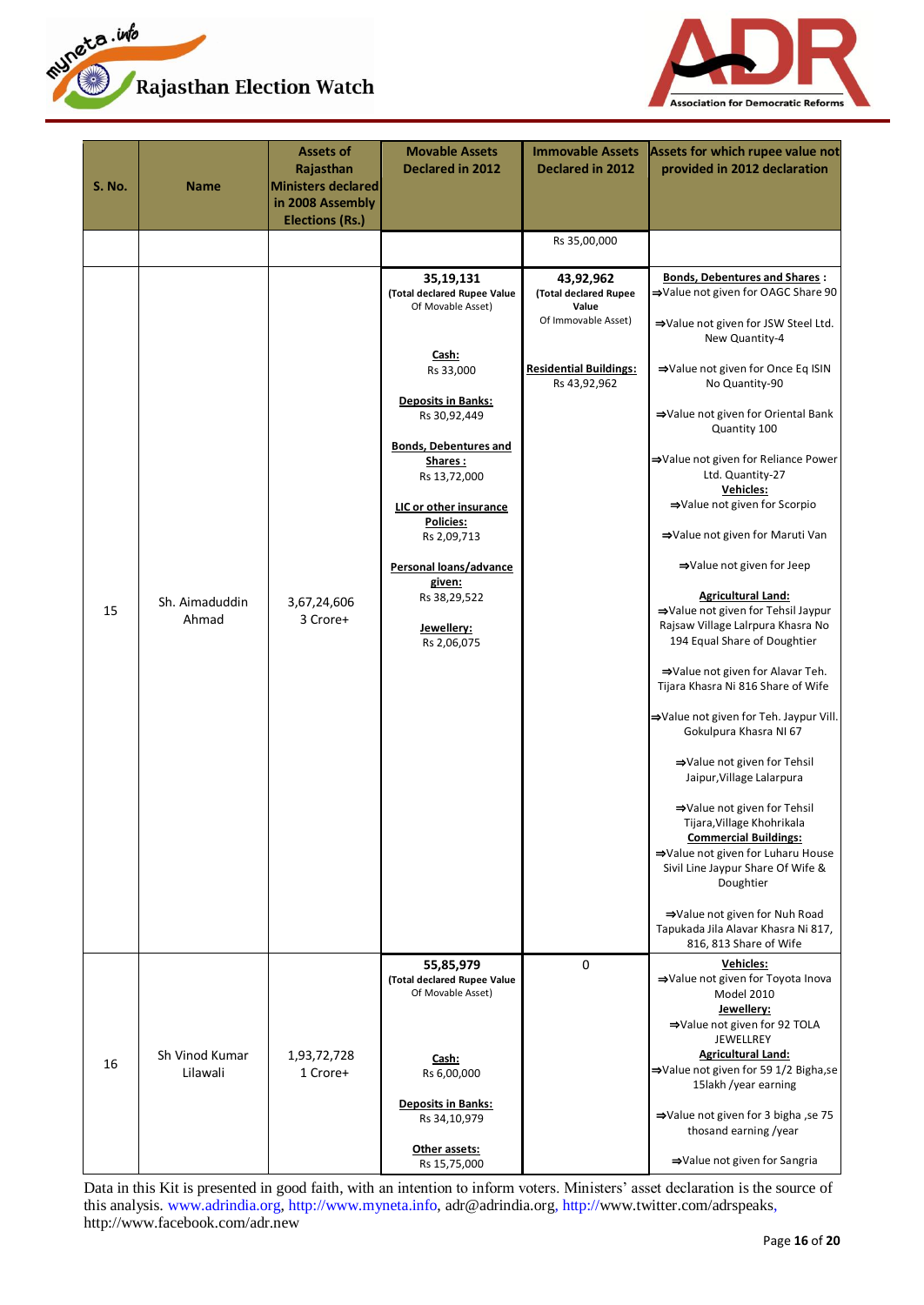



| <b>S. No.</b> | <b>Name</b>      | <b>Assets of</b><br>Rajasthan<br>Ministers declared<br>in 2008 Assembly<br><b>Elections (Rs.)</b> | <b>Movable Assets</b><br>Declared in 2012                     | <b>Immovable Assets</b><br>Declared in 2012                        | Assets for which rupee value not<br>provided in 2012 declaration                                                                            |
|---------------|------------------|---------------------------------------------------------------------------------------------------|---------------------------------------------------------------|--------------------------------------------------------------------|---------------------------------------------------------------------------------------------------------------------------------------------|
|               |                  |                                                                                                   |                                                               |                                                                    | Hanumangarh                                                                                                                                 |
|               |                  |                                                                                                   |                                                               |                                                                    | ⇒Value not given for Hanumangarh<br>chak 17HMH                                                                                              |
|               |                  |                                                                                                   |                                                               |                                                                    | ⇒Value not given for chak 51NGC<br>Hanumangarh                                                                                              |
|               |                  |                                                                                                   |                                                               |                                                                    | ⇒Value not given for 2LLW<br>Hanumangarh Sangria<br><b>Non Agricultural Land:</b><br>⇒Value not given for Lilawali Sangria                  |
|               |                  |                                                                                                   |                                                               |                                                                    | ⇒Value not given for Lilawali Sangria                                                                                                       |
|               |                  |                                                                                                   |                                                               |                                                                    | ⇒Value not given for Lilawali Sangria                                                                                                       |
|               |                  |                                                                                                   |                                                               |                                                                    | ⇒Value not given for 51 NGC<br>Hanumangarh JC.sangria rd.<br><b>Commercial Buildings:</b><br>⇒Value not given for Hanuman garh<br>sHOP NO.1 |
|               |                  |                                                                                                   |                                                               |                                                                    | ⇒Value not given for SHOP 61a                                                                                                               |
|               |                  |                                                                                                   |                                                               |                                                                    | ⇒Value not given for SHOP 61B                                                                                                               |
|               |                  |                                                                                                   |                                                               |                                                                    | ⇒Value not given for New<br>Dhanmandi Hanumangarh Jc. 122<br>1/2shere                                                                       |
|               |                  |                                                                                                   |                                                               |                                                                    | ⇒Value not given for New<br>Dhanmandi Hanumangarh Jc. 121<br><b>Residential Buildings:</b><br>⇒Value not given for Lilawali Th<br>sangria   |
|               |                  |                                                                                                   |                                                               |                                                                    | ⇒Value not given for Sawan Colony<br>Ward no 37,                                                                                            |
|               |                  |                                                                                                   |                                                               |                                                                    | ⇒Value not given for RHB Biwadi                                                                                                             |
|               |                  |                                                                                                   |                                                               |                                                                    | ⇒Value not given for Sawan Colony<br>Ward no 37, Hanumangarh                                                                                |
|               |                  |                                                                                                   | 33,69,267<br>(Total declared Rupee Value<br>Of Movable Asset) | 21,30,000<br>(Total declared Rupee<br>Value<br>Of Immovable Asset) |                                                                                                                                             |
| 17            | Bina Kak         | 1,35,31,000<br>1 Crore+                                                                           | Cash:<br>Rs 1,45,000                                          | <b>Agricultural Land:</b><br>Rs 14,15,000                          |                                                                                                                                             |
|               |                  |                                                                                                   | Vehicles:<br>Rs 2,01,500                                      | <b>Non Agricultural</b>                                            |                                                                                                                                             |
|               |                  |                                                                                                   | Jewellery:<br>Rs 30, 22, 767                                  | Land:<br>Rs 18,00,000                                              |                                                                                                                                             |
|               |                  |                                                                                                   |                                                               | <b>Residential Buildings:</b><br>Rs 3,30,000                       |                                                                                                                                             |
| 18            | Sh. Ashok Gehlot | 1,07,50,647<br>1 Crore+                                                                           | 54,75,318<br>(Total declared Rupee Value                      | 0                                                                  | <b>Agricultural Land:</b><br>⇒Value not given for 23Bigha                                                                                   |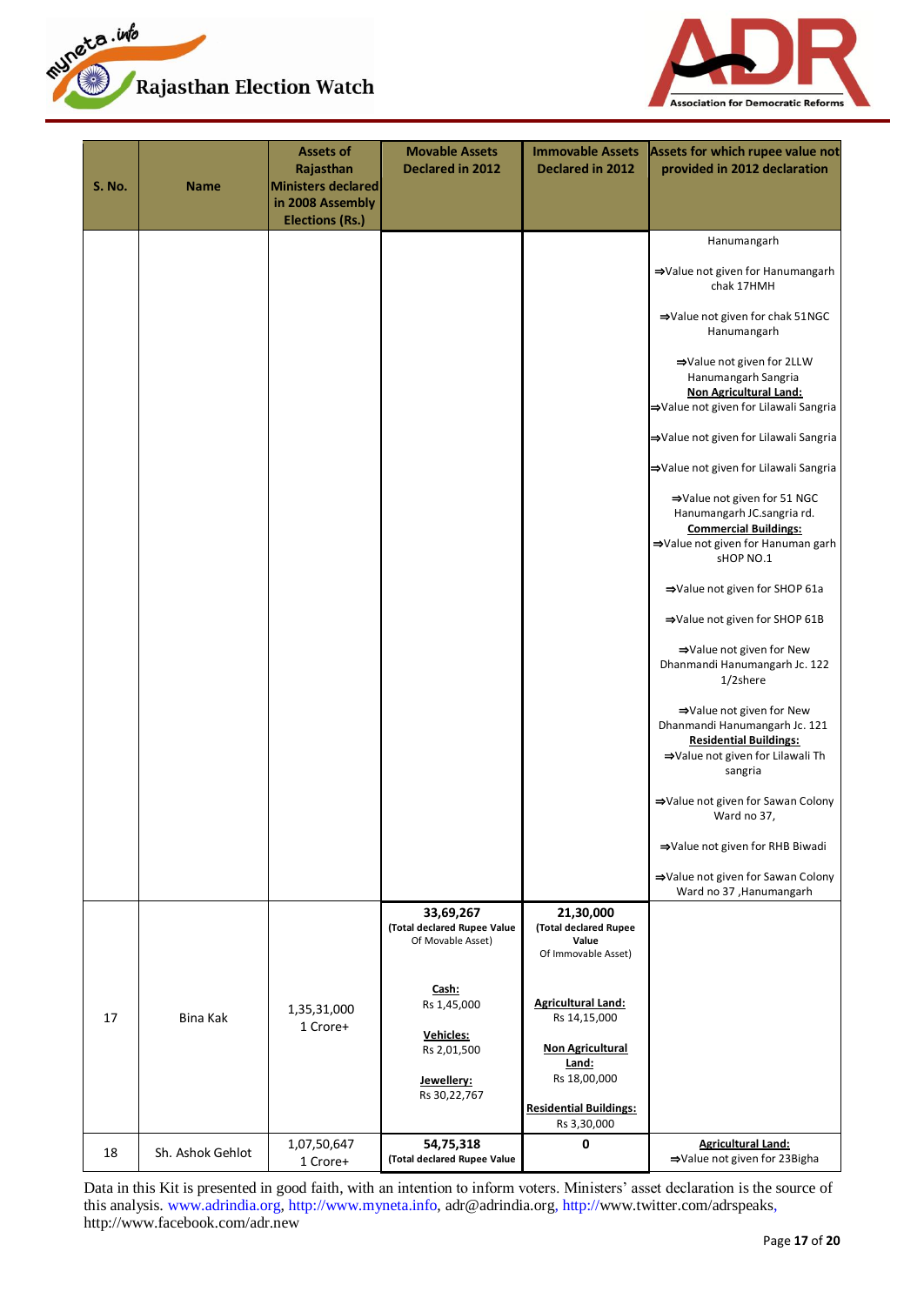



| <b>S. No.</b> | <b>Name</b>          | Assets of<br>Rajasthan<br>Ministers declared<br>in 2008 Assembly<br><b>Elections (Rs.)</b> | <b>Movable Assets</b><br><b>Declared in 2012</b>                                                                                                                                                 | <b>Immovable Assets</b><br><b>Declared in 2012</b>                                                                                                                                                              | Assets for which rupee value not<br>provided in 2012 declaration                                                                                                                                                                                                                                                                                                                                                                                                                                                                                               |
|---------------|----------------------|--------------------------------------------------------------------------------------------|--------------------------------------------------------------------------------------------------------------------------------------------------------------------------------------------------|-----------------------------------------------------------------------------------------------------------------------------------------------------------------------------------------------------------------|----------------------------------------------------------------------------------------------------------------------------------------------------------------------------------------------------------------------------------------------------------------------------------------------------------------------------------------------------------------------------------------------------------------------------------------------------------------------------------------------------------------------------------------------------------------|
|               |                      |                                                                                            | Of Movable Asset)<br>Cash:<br>Rs 43,43,616<br><b>Deposits in Banks:</b><br>Rs 43,43,616<br>Jewellery:<br>Rs 22,11,544                                                                            |                                                                                                                                                                                                                 | Mandor Jodhpur<br>⇒Value not given for 19Bigha<br>Mandor Jodhpur<br><b>Non Agricultural Land:</b><br>⇒Value not given for Vacant Plot Yds<br>Mundwa Nagpur Rajsthan<br>⇒Value not given for One Plot<br>50x50ft Kot Jodhpur<br><b>Residential Buildings:</b><br>⇒Value not given for Brahmpuri<br>Mahmandir Jodhpur<br>⇒Value not given for 1 kachha House<br>Mandor Jodhpur<br>⇒Value not given for 1 House in<br>Mansarover Area Jaipur Of rajsthan<br>housing Board (MLA Quota)<br>→Value not given for 1 Flat IN Sansad<br>Vihar Cop.Group.Housing Society |
| 19            | Smt. Manju Devi      | 49,51,722<br>49 Lacs+                                                                      | 20,98,138<br>(Total declared Rupee Value<br>Of Movable Asset)<br>Cash:<br>Rs 17,000<br><b>Deposits in Banks:</b><br>Rs 3,50,956<br><b>Vehicles:</b><br>Rs 15,45,182<br>Jewellery:<br>Rs 1,85,000 | 33,65,000<br>(Total declared Rupee<br>Value<br>Of Immovable Asset)<br><b>Agricultural Land:</b><br>Rs 11,10,000<br><b>Commercial Buildings:</b><br>Rs 2,70,000<br><b>Residential Buildings:</b><br>Rs 19,85,000 | New Delhi MP LOksabha Quota<br>LIC or other insurance Policies:<br>⇒Value not given for LIC 71468/Year<br>⇒Value not given for<br>GPF, SI, LIC, 34908/- Annual<br>Others:<br>⇒Value not given for Rent KH.NO<br>1606 (lease pe IOC KO) 215X12<br>2580/YEAR RENT                                                                                                                                                                                                                                                                                                |
| 20            | Sh. Harji Ram Burdak | 1,19,24,210<br>1 Crore+                                                                    | 33,85,369<br>(Total declared Rupee Value<br>Of Movable Asset)<br>Cash:<br>Rs 3,05,000<br><b>Deposits in Banks:</b><br>Rs 30,61,069<br><b>Bonds, Debentures and</b><br>Shares:<br>Rs 19,300       | $\mathbf 0$                                                                                                                                                                                                     | Jewellery:<br>⇒Value not given for 170gm Gold<br>⇒Value not given for 360gm gold<br>⇒Value not given for 2kg Silver<br><b>Agricultural Land:</b><br>⇒Value not given for 73.5 Bigha<br>Bharnawa<br>⇒Value not given for Hudaas<br>⇒Value not given for Ladaun<br>⇒Value not given for 88.5 bigha<br>village jharuya<br><b>Non Agricultural Land:</b><br>⇒Value not given for Vidhansbha<br>Nagar Jaipur                                                                                                                                                        |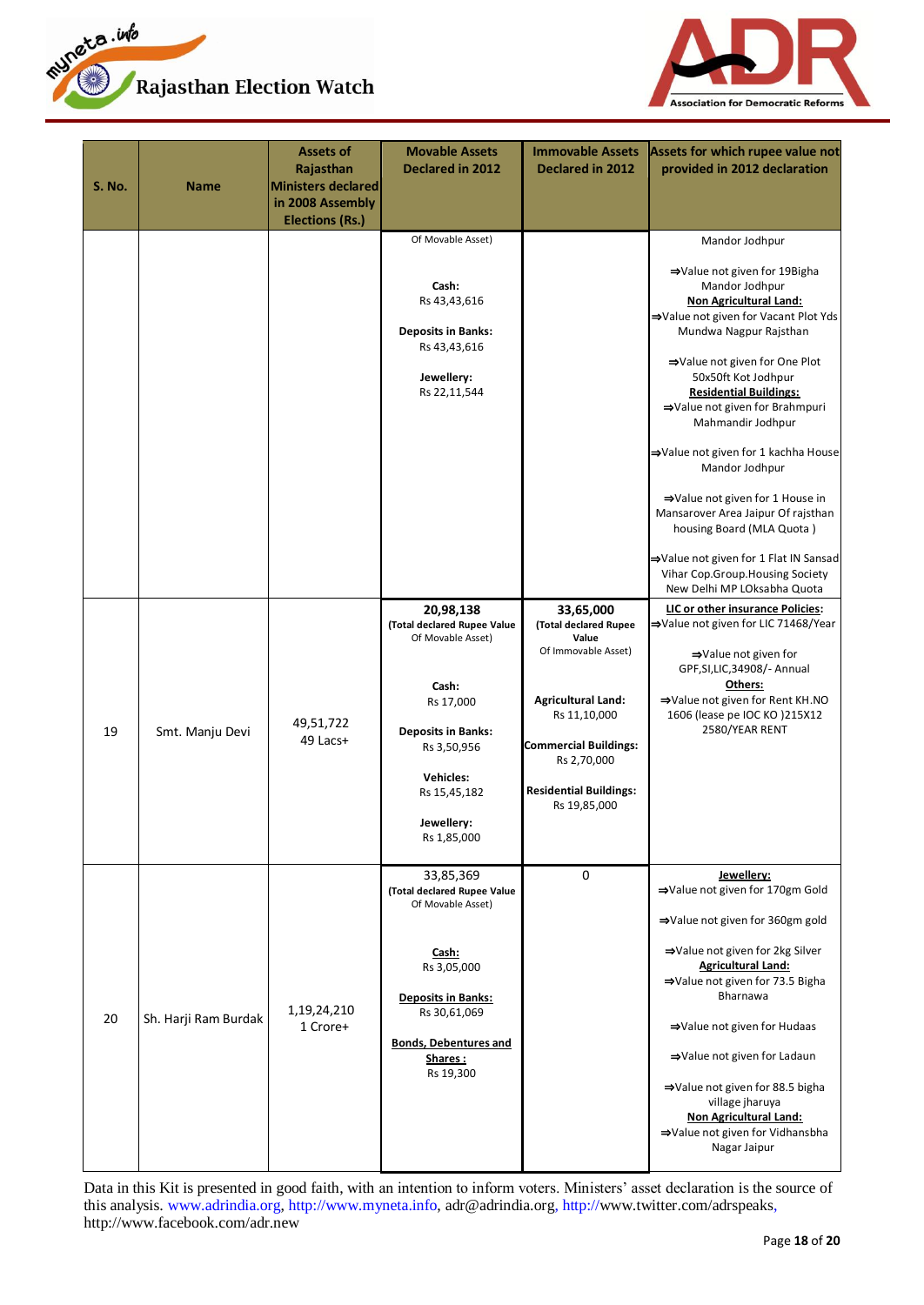



| <b>S. No.</b> | <b>Name</b>          | <b>Assets of</b><br>Rajasthan<br><b>Ministers declared</b><br>in 2008 Assembly<br><b>Elections (Rs.)</b> | <b>Movable Assets</b><br>Declared in 2012                                                                                                                  | <b>Immovable Assets</b><br><b>Declared in 2012</b>                                                                                                                                                            | Assets for which rupee value not<br>provided in 2012 declaration                                                                                                                                                                                                                          |
|---------------|----------------------|----------------------------------------------------------------------------------------------------------|------------------------------------------------------------------------------------------------------------------------------------------------------------|---------------------------------------------------------------------------------------------------------------------------------------------------------------------------------------------------------------|-------------------------------------------------------------------------------------------------------------------------------------------------------------------------------------------------------------------------------------------------------------------------------------------|
|               |                      |                                                                                                          |                                                                                                                                                            |                                                                                                                                                                                                               | ⇒Value not given for HIG PLOT<br>Housing Board Jodhpur Vidhyak Kota<br><b>Residential Buildings:</b><br>⇒Value not given for Station Rd<br>Ladanu<br>⇒Value not given for Bharnawan<br>⇒Value not given for C-10 IMLIWALA<br>Fatak Jiapur                                                 |
| 21            | Sh. Ameen Khan       | 11,88,285<br>11 Lacs+                                                                                    | 13,92,891<br>(Total declared Rupee Value<br>Of Movable Asset)<br><b>Deposits in Banks:</b><br>Rs 5,42,891<br>Vehicles:<br>Rs 8,50,000                      | 14,00,000<br>(Total declared Rupee<br>Value<br>Of Immovable Asset)<br><b>Agricultural Land:</b><br>Rs 6,00,000<br><b>Commercial Buildings:</b><br>Rs 5,00,000<br><b>Residential Buildings:</b><br>Rs 3,00,000 |                                                                                                                                                                                                                                                                                           |
| 22            | Sh. Ramkishore Saini | 7,90,749<br>7 Lacs+                                                                                      | 14,15,504<br>(Total declared Rupee Value<br>Of Movable Asset)<br><b>Deposits in Banks:</b><br>Rs 13,30,504<br><b>NSS, Postal Savings etc:</b><br>Rs 85,000 | 0                                                                                                                                                                                                             | Vehicles:<br>⇒Value not given for Scooter Bjaj<br>Chetak 01<br><b>Non Agricultural Land:</b><br>⇒Value not given for BANDIKUI 01<br>⇒Value not given for Jaipur 01<br><b>Residential Buildings:</b><br>⇒Value not given for Bandikui 1<br>inhrted<br>⇒Value not given for Bandikui 01self |
| 23            | Dr. Rajkumar Sharma  | 4,04,372<br>4 Lacs+                                                                                      | 2,85,481<br>(Total declared Rupee Value<br>Of Movable Asset)<br>Cash:<br>Rs 1,00,000<br><b>Deposits in Banks:</b><br>Rs 5,481<br>Jewellery:<br>Rs 1,80,000 | 0                                                                                                                                                                                                             | Vehicles:<br>⇒Value not given for HERO HONDA<br>CD100                                                                                                                                                                                                                                     |

**Table 7: Full assets details Rajasthan Council of Ministers, 2012**